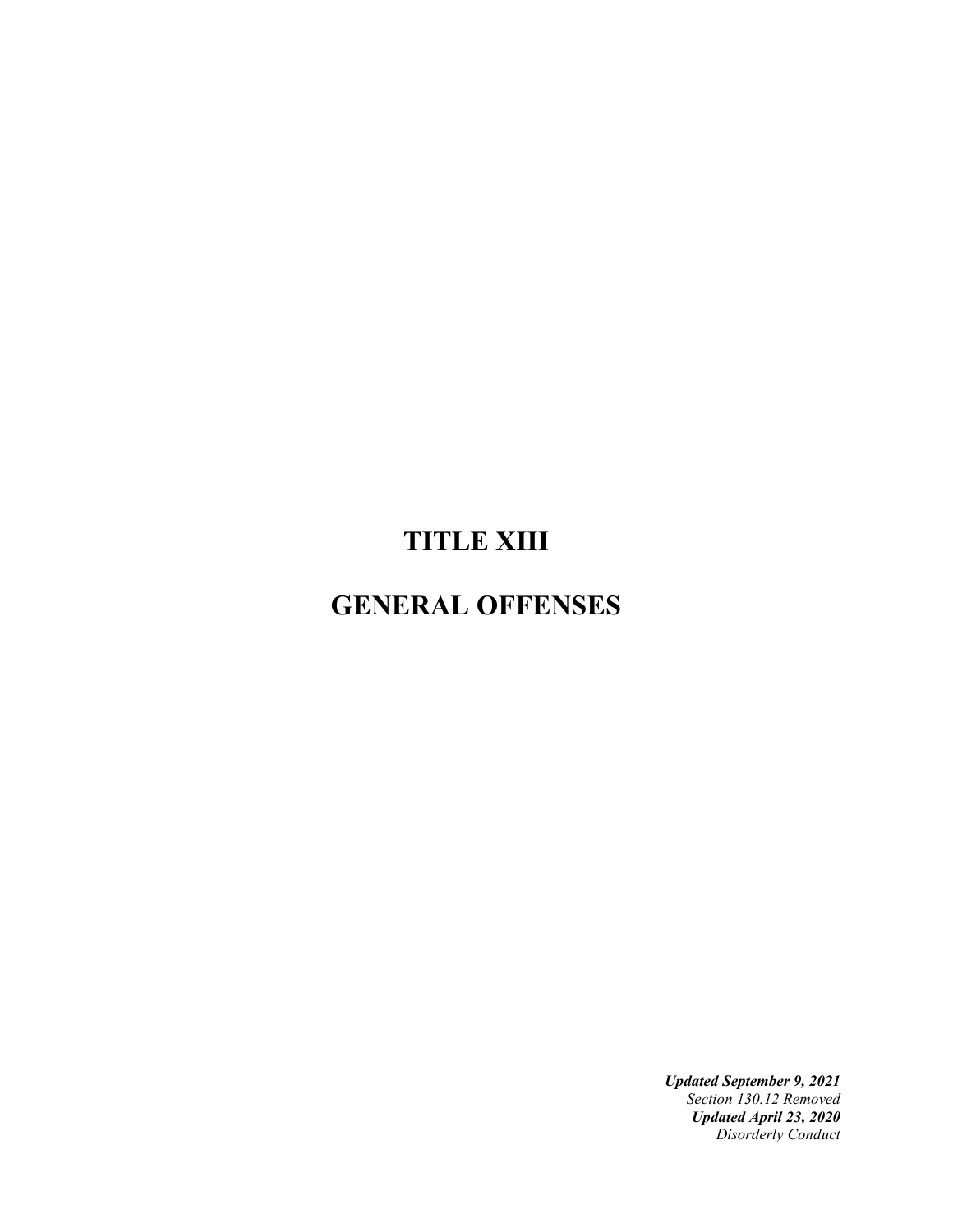# **TITLE XIII: GENERAL OFFENSES**

Chapter

**130. GENERAL OFFENSES**

## **131. LITTERING; DISTRIBUTION OF HANDBILLS**

## **132. REGULATING SMOKING IN PUBLIC PLACES AND PLACES OF EMPLOYMENT**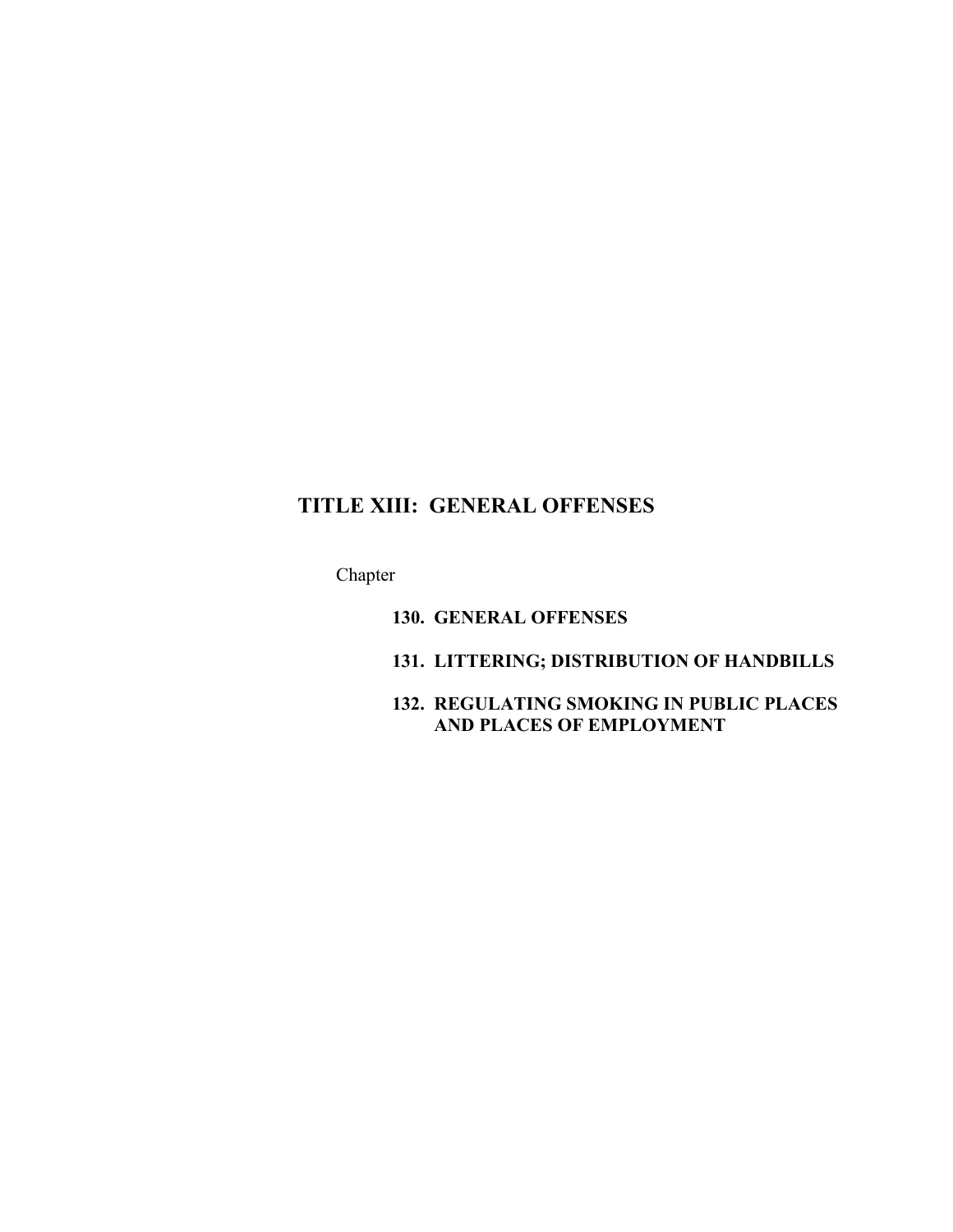# **CHAPTER 130: GENERAL OFFENSES**

#### **Section**

#### *General Offenses*

- 130.01 Retail theft
- 130.02 Criminal trespass
- 130.03 Unlawful use of weapons
- 130.04 Criminal damage to property
- 130.05 Disorderly conduct
- 130.06 Possession of cannabis
- 130.07 Sale of tobacco to minors
- 130.08 Assault, battery, and fighting
- 130.09 Noise
- 130.10 Theft
- 130.11 Theft of Lost or Mislaid Property
- 130.12 Reserved
- 130.13 Fishing Regulations

#### *Offenses Against Public Health and Safety*

- 130.20 Curfew
- 130.21 Public possession of tobacco by minors
- 130.22 Construction starting times
- 130.23 Fireworks
- 130.24 Hazardous Materials Response
- 130.25 Possession of Drug Paraphernalia

#### *Offenses Against Public Morals*

- 130.30 Obscenity
- 130.99 Penalty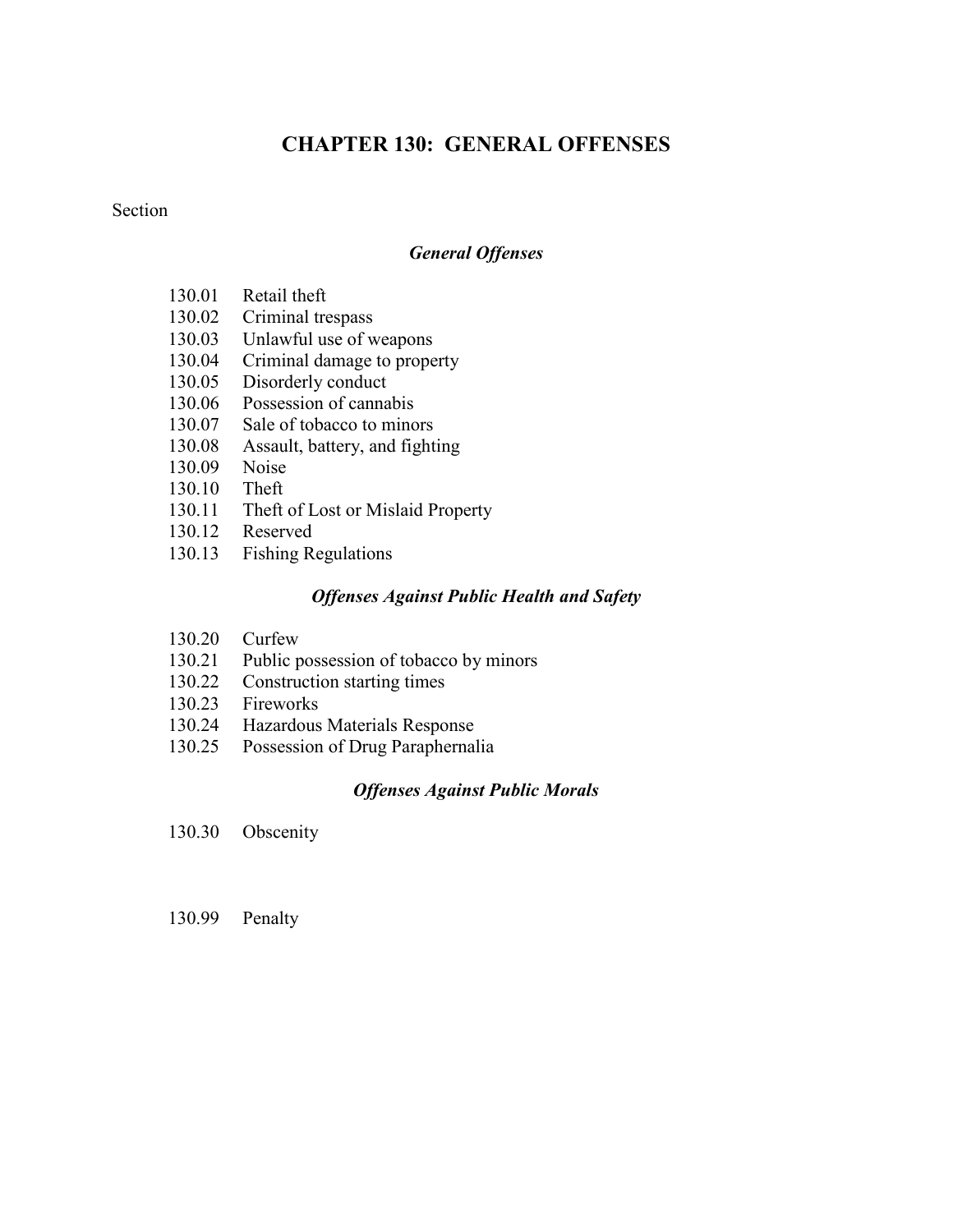### *GENERAL OFFENSES*

#### **§ 130.01 RETAIL THEFT**

ILCS Ch. 720, Act 5, §§ 16-25(a) and 16-25(c) are adopted and incorporated in full as if fully set forth herein. Penalty, see § 130.99

#### **§ 130.02 CRIMINAL TRESPASS TO REAL PROPERTY**

ILCS Ch. 720, Act 5, §§ 21-3(a) and (b) are adopted and incorporated in full as if set out herein, with the deletion of "…commits a Class C misdemeanor" for division (a) and the addition of "…commits a violation of this chapter" to division (a). Penalty, see § 130.99

#### **§ 130.03 UNLAWFUL USE OF WEAPONS**

ILCS Ch. 720, Act 5,  $\S$  24-1(a)(1) through (a)(4) and (a)(8) are adopted and incorporated in full as if set out herein. Penalty, see § 130.99

### **§ 130.04 CRIMINAL DAMAGE TO PROPERTY**

ILCS Ch. 720, Act 5, § 21-1(1) is adopted and incorporated in full as if set out herein. The acts described in this section are violations of this chapter if the damage to property does not exceed \$100. Penalty, see § 130.99

#### **§ 130.05 DISORDERLY CONDUCT**

ILCS Ch. 720, Act 5,  $\S\S 26-1(a)(1)-(12)$ , inclusive, are adopted and incorporated in full as if set out herein.

ILCS Ch. 720, Act 5,  $\S\S 26-1$  — (12), inclusive, are adopted and incorporated in full as if set out herein, with the addition of "Fails to obey an order by a peace officer, traffic control aide, fire department official, or other official, who has identified himself as such, or is otherwise reasonably identifiable as such, issued under circumstances where it is reasonable to believe that the order is necessary to allow public safety officials to address a situation that threatens the public health, safety or welfare" to division (a) as subsection (13).

Penalty, see § 130.99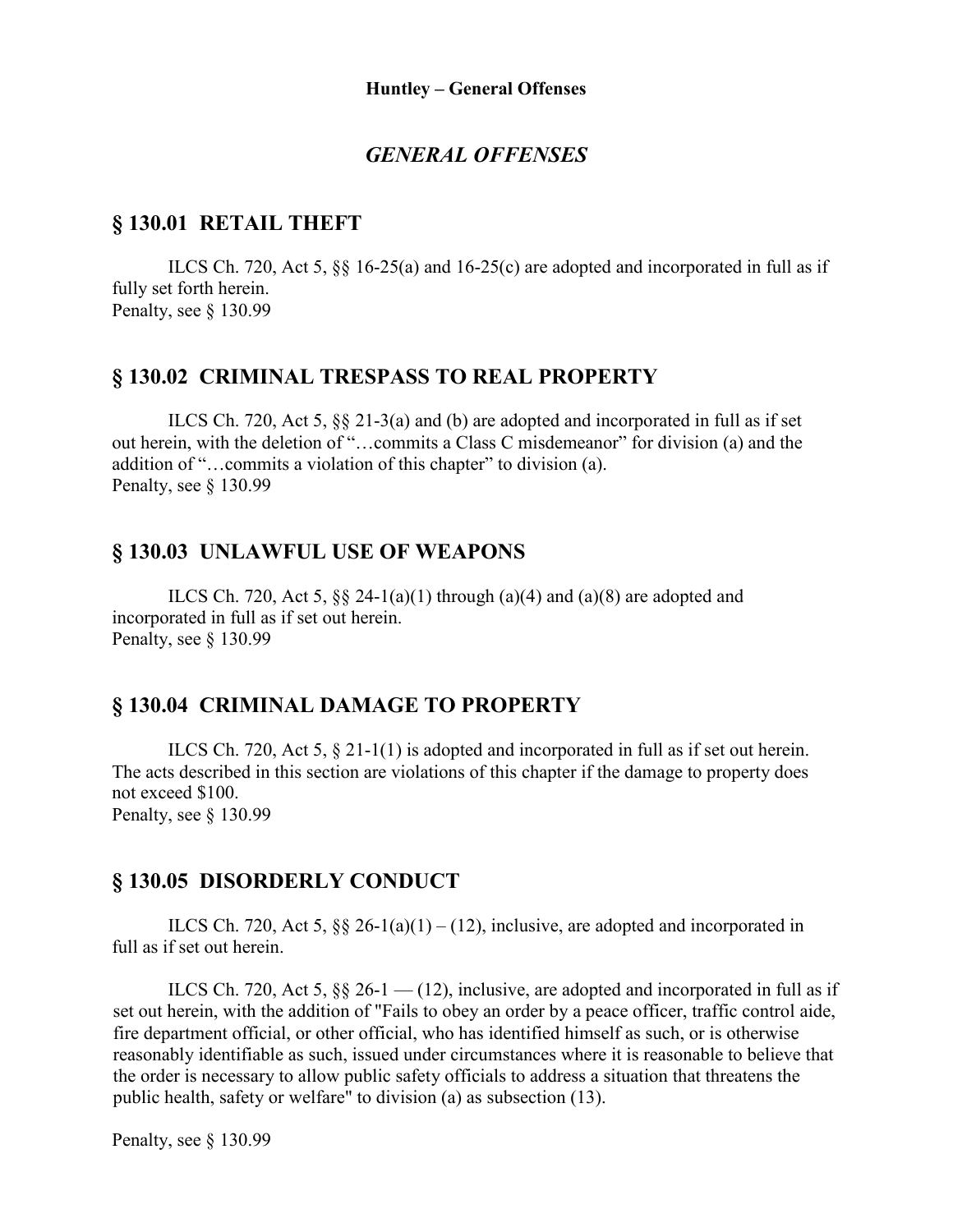## **§ 130.06 POSSESSION OF CANNABIS**

ILCS Ch. 720, Act 550, §§ 4(a) and (b) are adopted and incorporated in full as if set out herein. ILCS Ch. 720, Act 550, § 3 is incorporated herein for applicable definitions. Penalty, see § 130.99

# **§ 130.07 SALE OF TOBACCO TO MINORS**

ILCS Ch. 720, Act 675, §§ 1 and 1.5 are adopted and incorporated in full as if set out herein. Penalty, see § 130.99

# **§ 130.08 ASSAULT, BATTERY, AND FIGHTING**

It shall be unlawful for any person to commit any assault or battery or to fight in any public place in the Village. Any person found to have committed a violation of this section shall be subject to any of the penalties set forth in § 130.99 of this chapter.

## **§ 130.09 NOISE**

I. Sound-Amplifying Devices

A. Definitions: For the purpose of this article, whenever the following term appears, it shall have the following meaning, unless a different meaning is clear from the context:

*SOUND-AMPLIFYING DEVICE* - Any device utilizing electric current which amplifies a musical instrument, tuner, phonograph record, magnetic tape, recordings in any format, any electronically synthesized sound or the human voice.

B. Noise Prohibited: It shall be unlawful to use or operate a sound-amplifying device so that the device produces loud and raucous sounds at a distance greater than 50 feet from said device unless one has obtained a permit to do so from the Village Board.

C. Permit Required; Application; Conditions: Anyone desiring to use or operate a sound-amplification device beyond the limits stated in B must make application for a permit to the Chief of Police or Designee to do so. The Chief of Police or Designee shall issue a permit to anyone who applies for same. Each permit is valid for one calendar day. Each permittee shall comply with all the terms of this article, including but not limited to D and shall be responsible for seeing that the sound-amplifying device is used or operated in accordance therewith.

- D. Terms of Permit:
	- 1. The permit shall only be in effect from 10:00 a.m. to 11:00 p.m., local time, Sunday through Saturday.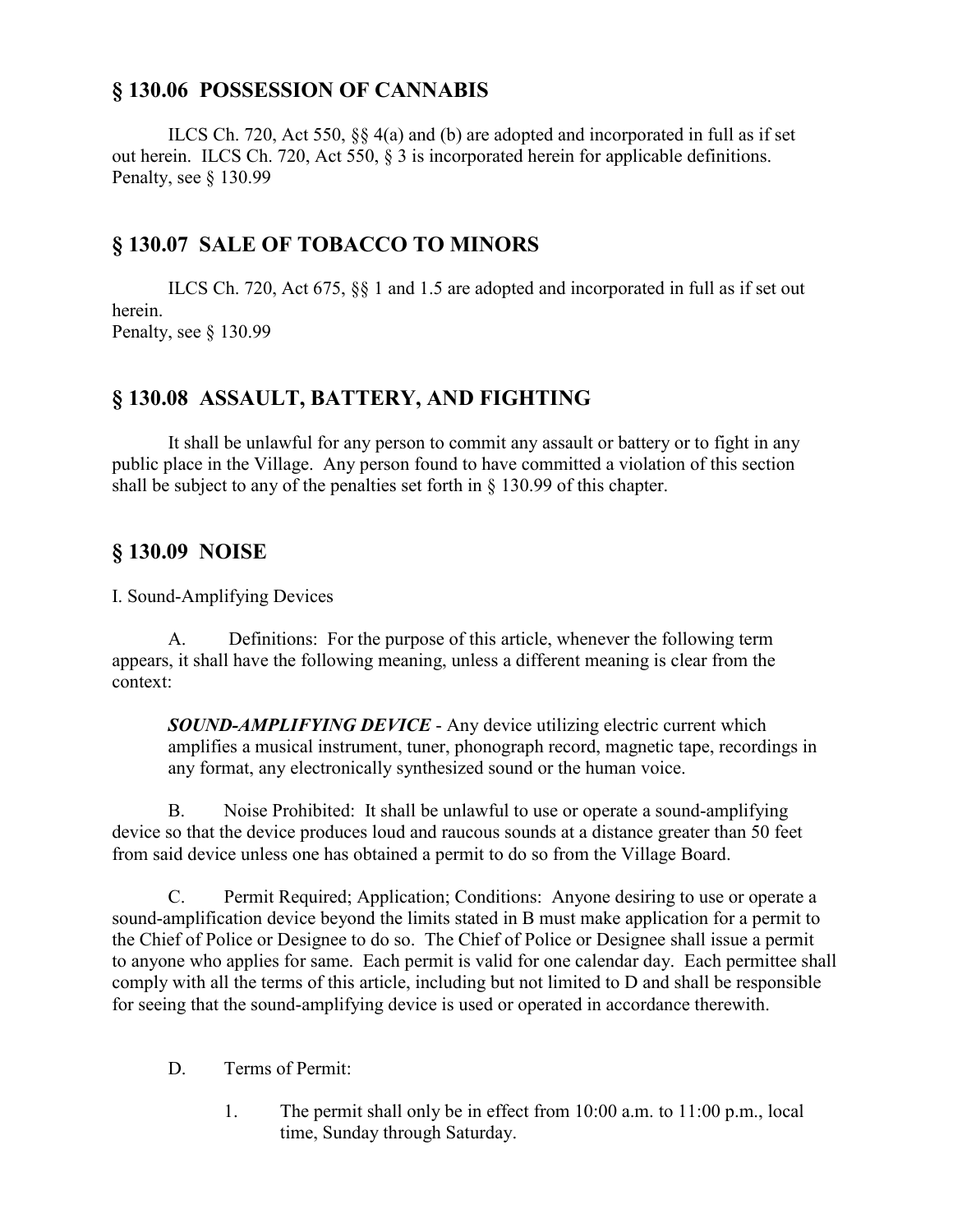- 2. The sound-amplification device shall not produce loud and raucous sounds greater than 100 feet from the device.
- 3. The permit shall not allow loud and raucous sounds within 50 feet of a school or church during the hours they are in session or within 50 feet of a hospital or nursing home.

E. Noise within Multiple-Family Structures: It shall be unlawful to use or operate a sound-amplifying device so that the device produces loud and raucous sounds within a multiplefamily structure from 11:00 p.m. to 10:00 a.m., local time, Sunday through Saturday.

F. Exemptions: The provisions of this article shall not apply to emergency vehicles, warning or anti-theft devices, units of governments or carillons.

### II - Reasonable Person Standard

A. Purpose: This article is enacted to protect, preserve, and promote the health, safety, welfare, peace, and quiet of the citizens of the Village of Huntley through the reduction, control, and prevention of loud and raucous noise, or any noise which unreasonably disturbs, injures, or endangers the comfort, repose, health, peace, or safety of reasonable persons of ordinary sensitivity.

- B. Findings:
	- 1. Loud and raucous noise degrades the environment of the Village of Huntley to a degree that:
		- (a) Is harmful to the health, welfare, and safety of its inhabitants and visitors;
		- (b) Interferes with the comfortable enjoyment of life and property;
		- (c) Interferes with the well being, tranquility, and privacy of the home; and
		- (d) Both causes and aggravates health problems.
	- 2. Both the effective control and the elimination of loud and raucous noise are essential to the health and welfare of the Village's inhabitants and visitors, and to the conduct of the normal pursuits of life, including recreation, work, and communication.
	- 3. The use of sound-amplification equipment creates loud and raucous noise that may, in a particular manner and at a particular time and place, substantially and unreasonable invade the privacy, peace, and freedom of inhabitants of, and visitors to, the Village.
	- 4. Certain short-term easing of noise restrictions is essential to allow the construction and maintenance of structures, infrastructure, and other elements necessary for the physical and commercial vitality of the Village.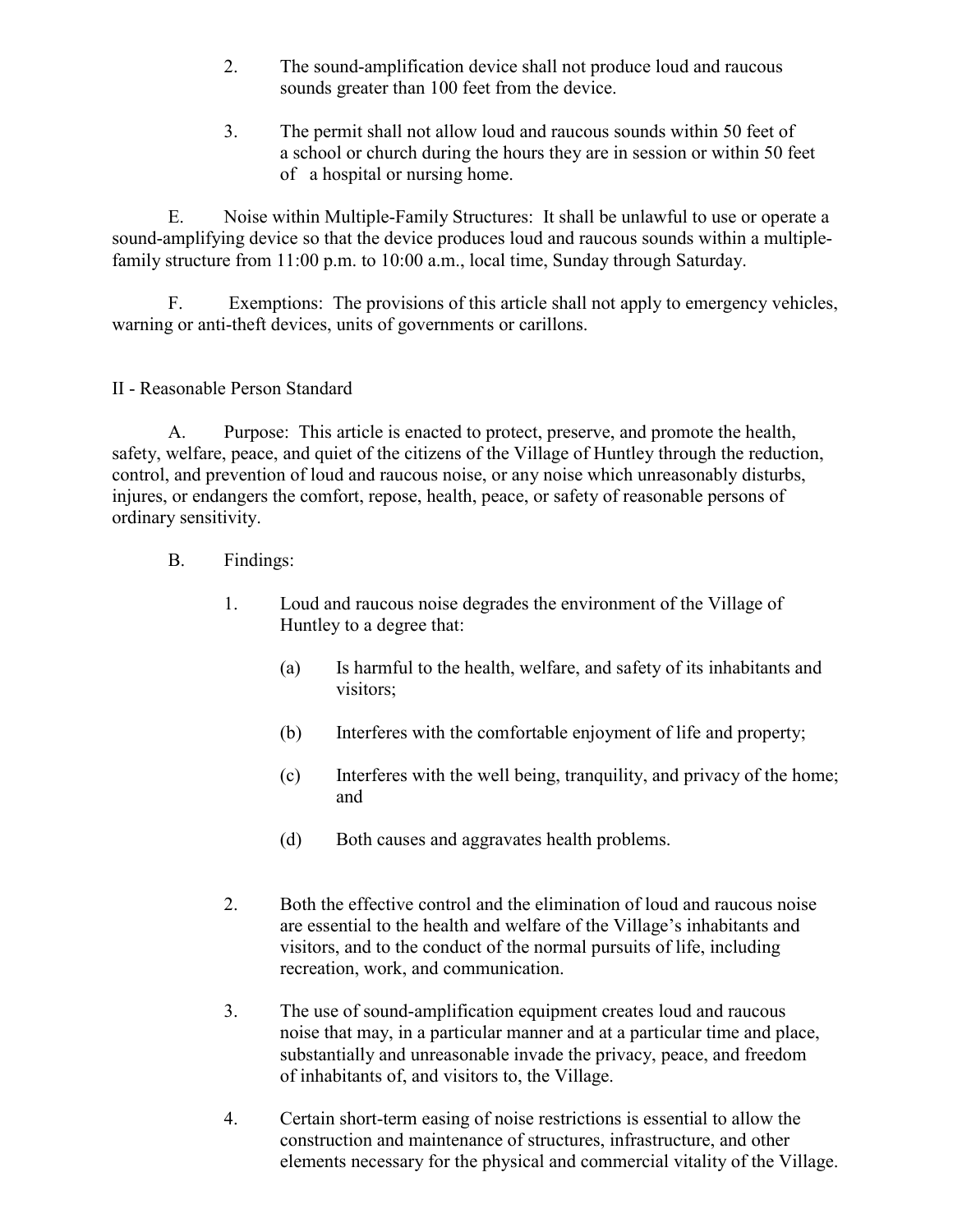C. Scope: This article applies to the control of all sound originating within the jurisdictional limits of the Village of Huntley.

D. Definitions: As used in this article, the following terms shall have the meanings indicated:

*EMERGENCY* - An occurrence or set of circumstances involving actual or imminent physical trauma or property damage demanding immediate attention.

*EMERGENCY WORK* - Any work performed for the purpose of preventing or alleviating physical trauma or property damage, whether actually caused or threatened by an emergency, or work by private or public utilities when restoring utility service.

*VILLAGE MANAGER* - The Village Manager of the Village of Huntley or the Manager's designee.

*NOISE-SENSITIVE AREA* - Includes, but is not limited to, a posted area where a school, hospital, nursing home, church, court, public library, or similar institution is located.

*PERSON* - Any individual, firm, association, partnership, joint venture, or corporation.

*PUBLIC RIGHT-OF-WAY* - Any street, avenue, boulevard, highway, sidewalk, alley, or similar place normally accessible to the public which is owned or controlled by a government entity.

*PUBLIC SPACE* - Any real property or structures on real property owned by a government entity and normally accessible to the public, including but not limited to parks and other recreational areas.

*RESIDENTIAL AREA* - Any real property which contains a structure or building in which one or more persons reside, provided that the structure or building is properly zoned, or is legally nonconforming, for residential use.

E. General Prohibition: No person shall make, continue, or cause to be made or continued:

- (1) Any unreasonably loud or raucous noise; or
- (2) Any noise which unreasonably disturbs, injures, or endangers the comfort, repose, health, peace, or safety of reasonable persons of ordinary sensitivity, within the jurisdictional limits of the Village; or
- (3) Any noise which is so harsh, prolonged, unnatural, or unusual in time or place as to occasion unreasonable discomfort to any persons within the neighborhood from which said noises emanate, or as to unreasonably interfere with the peace and comfort of neighbors or their guests, or operators or customers in places of business, or as to detrimentally or adversely affect such residences or places of business.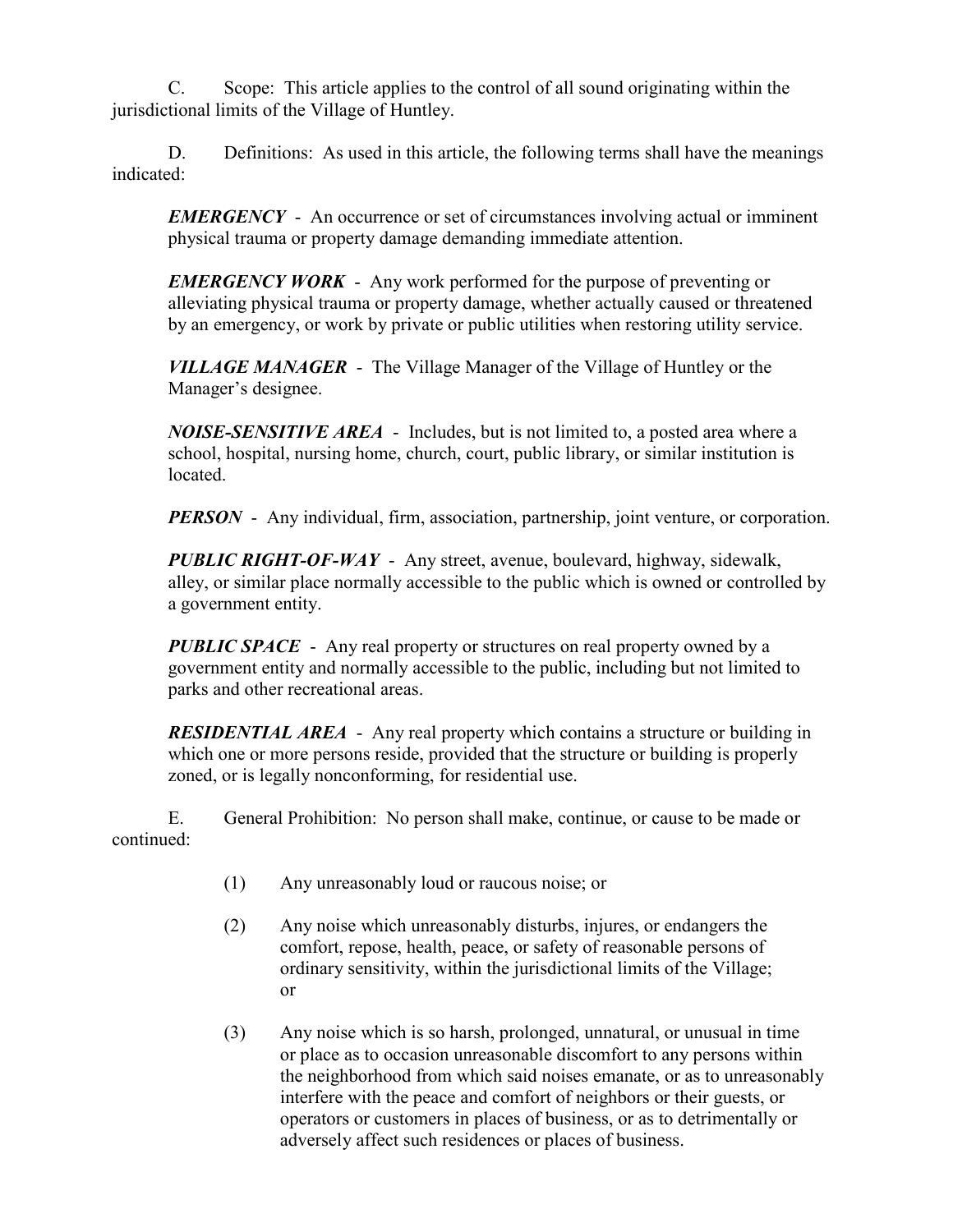Factors for determining whether a sound is unreasonably loud and raucous include, but are not limited to, the following:

- (1) The proximity of the sound to sleeping facilities, whether residential or commercial;
- (2) The land use, nature, and zoning of the area from which the sound emanates and the area where it is received or perceived;
- (3) The time of day or night the sound occurs;
- (4) The duration of the sound; and
- (5) Whether the sound is recurrent, intermittent, or constant.

F. Noise Prohibited: The following acts are declared to be per se violations of this article. This enumeration does not constitute an exclusive list:

- 1. Unreasonable noises: The unreasonable making of, or knowingly and unreasonably permitting to be made, any unreasonably loud, boisterous or unusual noise, disturbance, commotion or vibration in any boarding facility, dwelling, place of business or other structure, or upon any public street, park, or other place or building. The ordinary and usual sounds, noises, commotion or vibration incidental to the operation of these places when conducted in accordance with the usual standards of practice and in a manner which will not unreasonably disturb the peace and comfort of adjacent residences or which will not detrimentally affect the operators of adjacent places of business are exempted from this provision.
- 2. Vehicle horns, signaling devices, and similar devices: The sounding of any horn, signaling device, or other similar device on any automobile, motorcycle, or other vehicle in the Village for more than 10 consecutive seconds. The sounding of any horn, signaling device, or other similar device as a danger warning is exempt from this prohibition.
- 3. Non-emergency signaling devices: Sounding or permitting the sounding of any amplified signal from any bell, chime, siren, whistle or similar device, intended primarily for non-emergency purposes, from any place for more than 10 consecutive seconds in any hourly period. The reasonable sounding of such devices by houses of religious worship, ice cream trucks, seasonal contribution solicitors or by the Village for traffic control purposes are exempt from the operation of this provision.
- 4. Emergency signaling devices: The intentional sounding or permitting the sounding outdoors of any emergency signaling device including fire, burglar, civil defense alarm, siren, whistle, or similar emergency signaling device, except in an emergency or except as provided in Subsection D(1) and (2) below.
	- (a) Testing of an emergency signaling device shall occur between 7:00 a.m. and 7:00 p.m. Any testing shall use only the minimum cycle test time. In no case shall such test time exceed five minutes.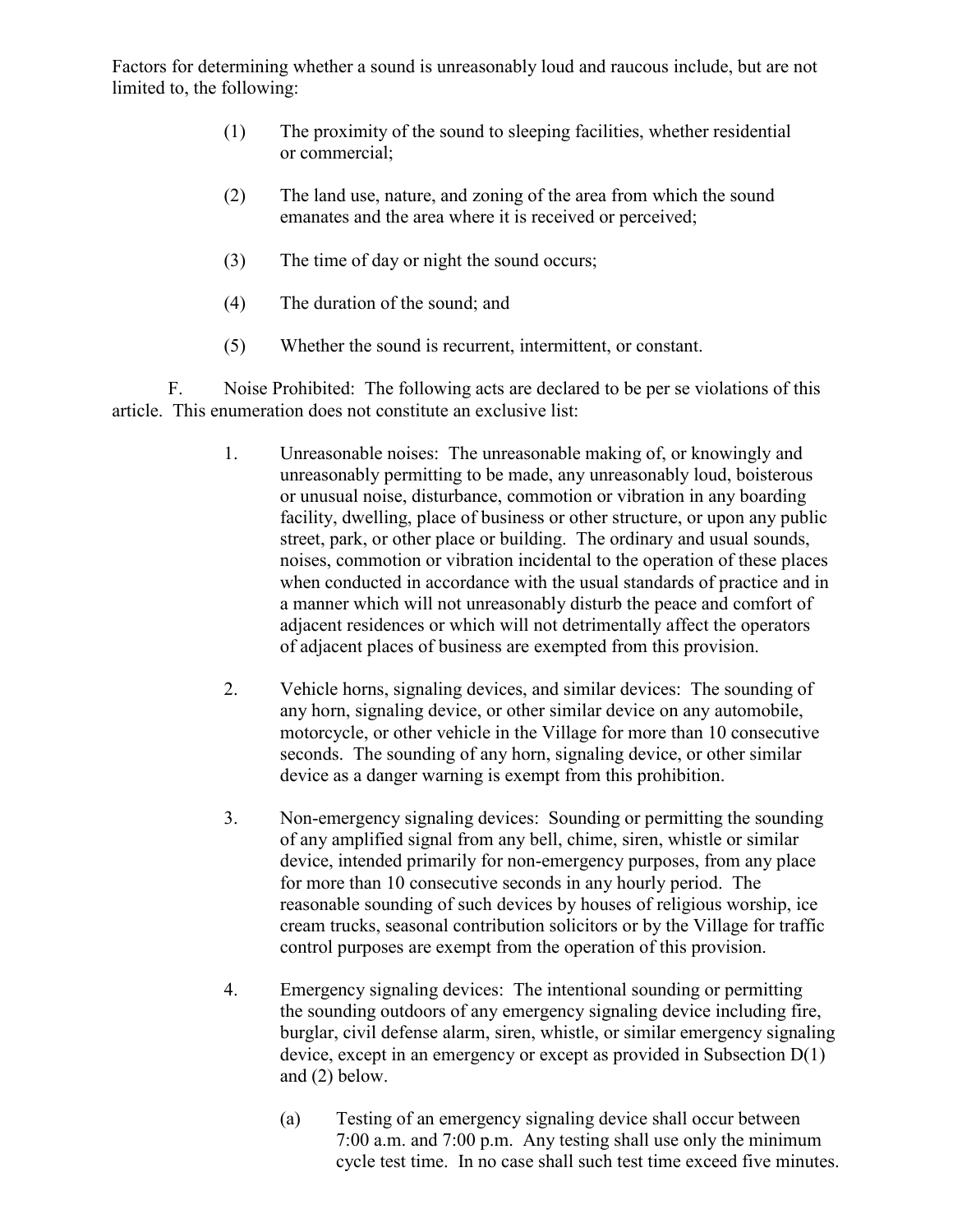- (b) Sounding or permitting the sounding of any exterior burglar or fire alarm or any motor vehicle burglar alarm shall terminate within 15 minutes of activation unless an emergency exists. If a false or accidental activation of an alarm occurs more than twice in a calendar month, the owner or person responsible for the alarm shall be in violation of this article.
- 5. Radios, televisions, boom boxes, phonographs, stereos, musical instruments and similar devices:
	- (a) The use or operation of a radio, television, boom box, stereo, musical instrument, or similar device that produces or reproduces sound in a manner that is plainly audible to any person other than the player(s) or operator(s) of the device, and those who are voluntarily listening to the sound, and which unreasonably disturbs the peace, quiet, and comfort of neighbors and passersby, or is plainly audible at a distance of 50 feet from any person in a commercial, industrial area, or public space.
	- (b) The use or operation of a radio, television, boom box, stereo, musical instrument, or similar device that produces or reproduces sound in a manner that is plainly audible to any person other than the player(s) or operator(s) of the device, and those who are voluntarily listening to the sound, and unreasonably disturbs the peace, quiet, and comfort of neighbors in residential or noisesensitive areas, including multi-family or single-family dwellings.
- 6. Loudspeakers, amplifiers, public address systems, and similar devices:
	- (a) The unreasonably loud and raucous use or operation of a loudspeaker, amplifier, public address system, or other device for producing or reproducing sound between the hours of 10:00 p.m. and 7:00 a.m. on weekdays, and 11:00 p.m. and 10:00 a.m. on weekends (Friday and Saturday nights) and holidays in the following areas:
		- (1) Within or adjacent to residential or noise-sensitive areas;
		- (2) Within public space if the sound is plainly audible across the real property line of the public space from which the sound emanates, and is unreasonably loud and raucous.
	- (b) This shall not apply to any public performance, gathering, or parade for which a permit has been obtained from the Village.
- 7. Yelling, shouting, and similar activities: Yelling, shouting, hooting, whistling, or singing in residential of noise-sensitive areas or in public places, between the hours of 10:00 p.m. and 7:00 a.m., or at any time or place so as to unreasonably disturb the quiet, comfort, or repose of reasonable persons of ordinary sensitivities.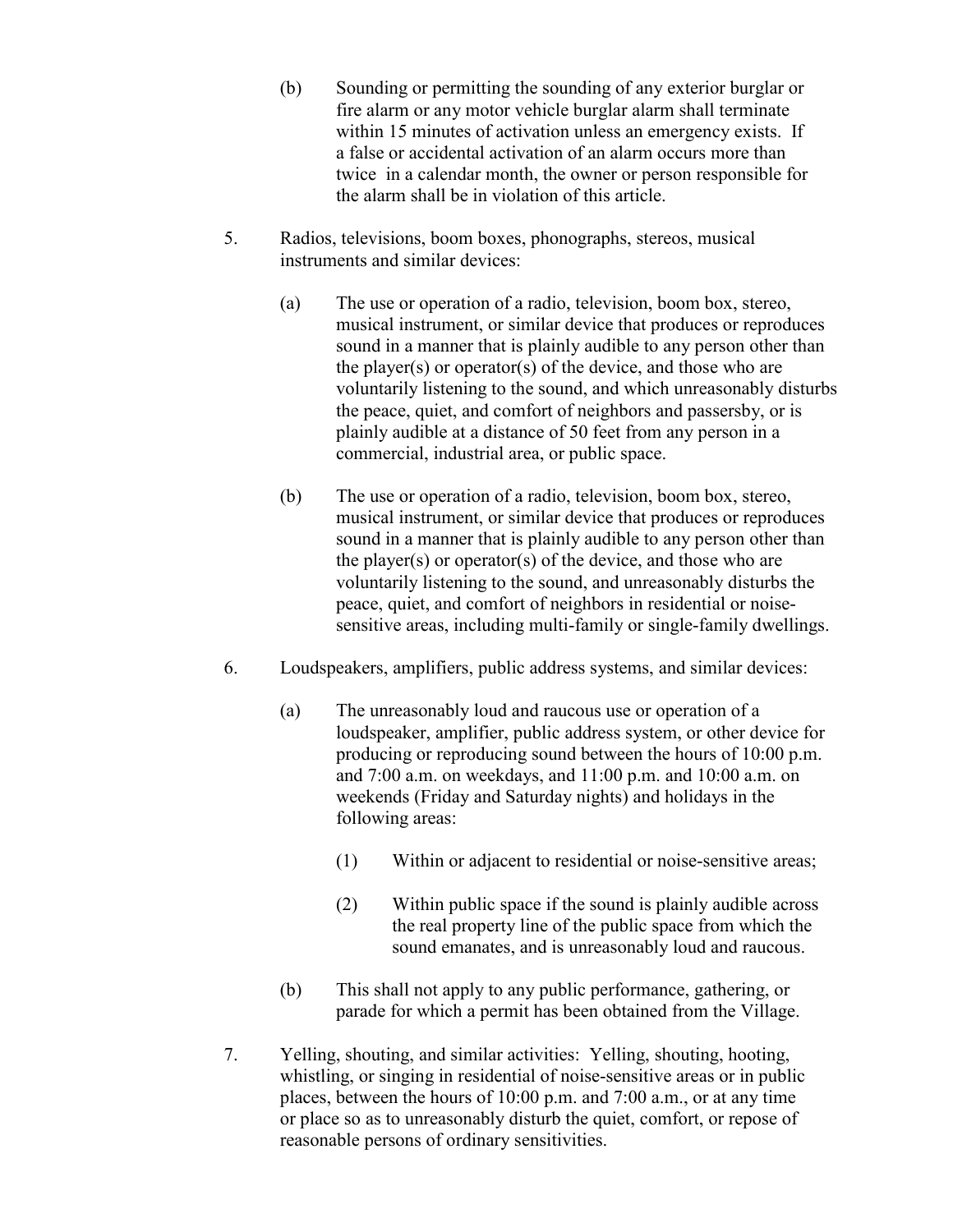- 8. Animals and birds: Unreasonably loud and raucous noise emitted by an animal or bird for which a person is responsible. A person is responsible for an animal if the person owns, controls or otherwise cares for the animal or bird. Sounds made by animals or birds in animal shelters, kennels, veterinary hospitals, pet shops or pet kennels licensed under and in compliance with licensing and permitting provisions set forth in this code are exempt from this subsection.
- 9. Loading or unloading merchandise, materials, equipment: The creation of unreasonably loud, raucous, and excessive noise in connection with the loading or unloading of any vehicle at a place of business or residence.
- 10. Construction or repair of buildings, excavation of streets and highways: the construction, demolition, alteration or repair of any building or the excavation of streets and highways other than:

| Monday through Friday | 7:00 a.m. $-8:00$ p.m.;       |
|-----------------------|-------------------------------|
| Saturday              | $8:00$ a.m. $-7:00$ p.m.; and |
| Sunday or holidays    | $8:00$ a.m. $-7:00$ p.m.      |

In cases of emergency, construction or repair noises are exempt from this provision. In non-emergency situations, the Building Inspector or Village Manager, or its designees, may issue a permit, upon application, if the Building Inspector or Village Manager, or their designees, determines that the public health and safety, as affected by loud and raucous noise caused by construction or repair of buildings or excavation of streets and highways is between the hours of 7:00 p.m. and 7:00 a.m. will not be impaired, and if the Building Inspector or Village Manager, or their designees, further determines that loss or inconvenience would result to a party in interest. The permit shall grant permission in nonemergency cases for a period of not more than three days. The permit may be renewed once for a period of three days or less.

- 11. Noise-sensitive areas (schools, courts, churches, hospitals, and similar institutions): The creation of any unreasonably loud and raucous noise adjacent to any noise-sensitive area while it is in use, which unreasonably interferes with the workings of the institution or which disturbs the persons in these institutions, provided that conspicuous signs and delineating the boundaries of the noise-sensitive area are displayed in the streets surrounding the noise-sensitive area.
- 12. Blowers, and similar devices: In residential or noise-sensitive areas, between the hours of dusk and 7:00 a.m., the operation of any noisecreating blower, power fan, or any internal combustion engine, the operation of which causes noise due to the explosion of operating gases of fluids, provided that the noise is unreasonably loud and raucous and can be heard across the property line of the property from which it emanates.
- 13. Commercial establishments adjacent to residential property: Unreasonably loud and raucous noise from the premises of any commercial establishment, including any outdoor area which is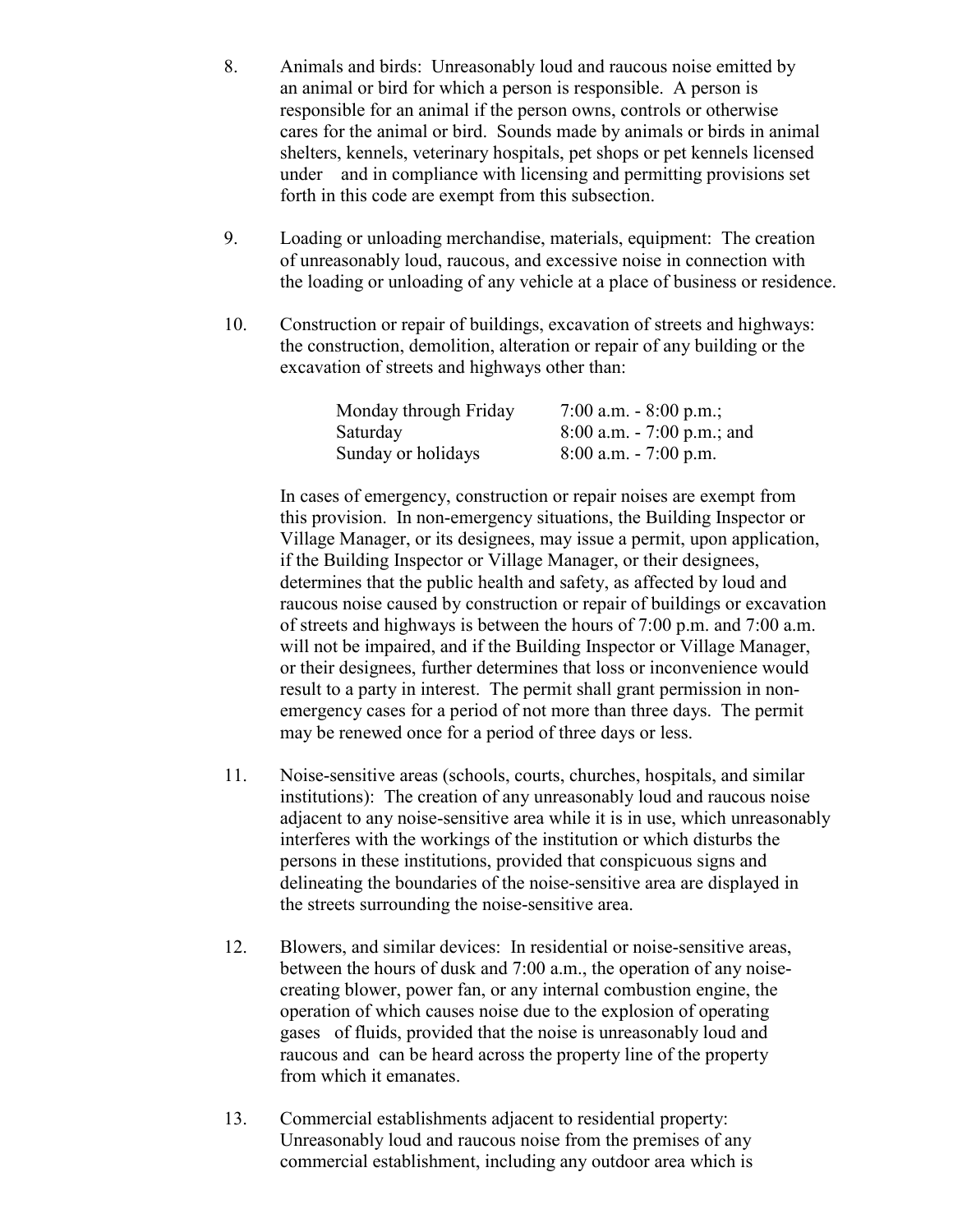part of or under the control of the establishment, between the hours of 10:00 p.m. and 7:00 a.m. which is plainly audible at a distance of five feet from any residential property.

G. Exemptions: Sounds caused by the following are exempt from the prohibitions set out in F and are in addition to the exemptions specifically set forth in F.

- 1. Motor vehicles on traffic ways of the Village, provided that the prohibition of F continues to apply.
- 2. Repairs of utility structures which pose a clear and immediate danger to life, health, or significant loss of property.
- 3. Sirens, whistles, or bells lawfully used by emergency vehicles, or other alarm systems used in case of fire, collision, civil defense, police activity, or imminent danger, provided that the prohibition contained in F continues to apply.
- 4. The emission of sound for the purpose of alerting persons to the existence of an emergency or the emission of sound in the performance of emergency work.
- 5. Repairs or excavations of bridges, streets or highways by or on behalf of the Village, the State, or the Federal Government, between the hours of 7:00 p.m. and 7:00 a.m., when public welfare and convenience renders it impractical to perform the work between 7:00 a.m. and 7:00 p.m.
- 6. Outdoor school and playground activities. Reasonable activities conducted on public playgrounds and public or private school grounds, which are conducted in accordance with the manner in which such spaces are generally used, including but not limited to school athletic and school entertainment events.
- 7. Other outdoor events. Outdoor gatherings, public dances, shows and sporting events, and other similar outdoor events, provided that a permit has been obtained from the appropriate permitting authority.
- 8. Snow clearing/removal equipment after at least 2 inches of snow has accumulated.
- H. Enforcement:
	- 1. The following individuals shall enforce this article: The Police Chief or duly acting members of the Police Department will have primary responsibility for the enforcement of the noise regulations contained herein. Nothing in this article shall prevent the Police Chief from obtaining voluntary compliance by way of warning, notice or education.
	- 2. If a person's conduct would otherwise violate this article and consists of speech or communication; of a gathering with others to hear or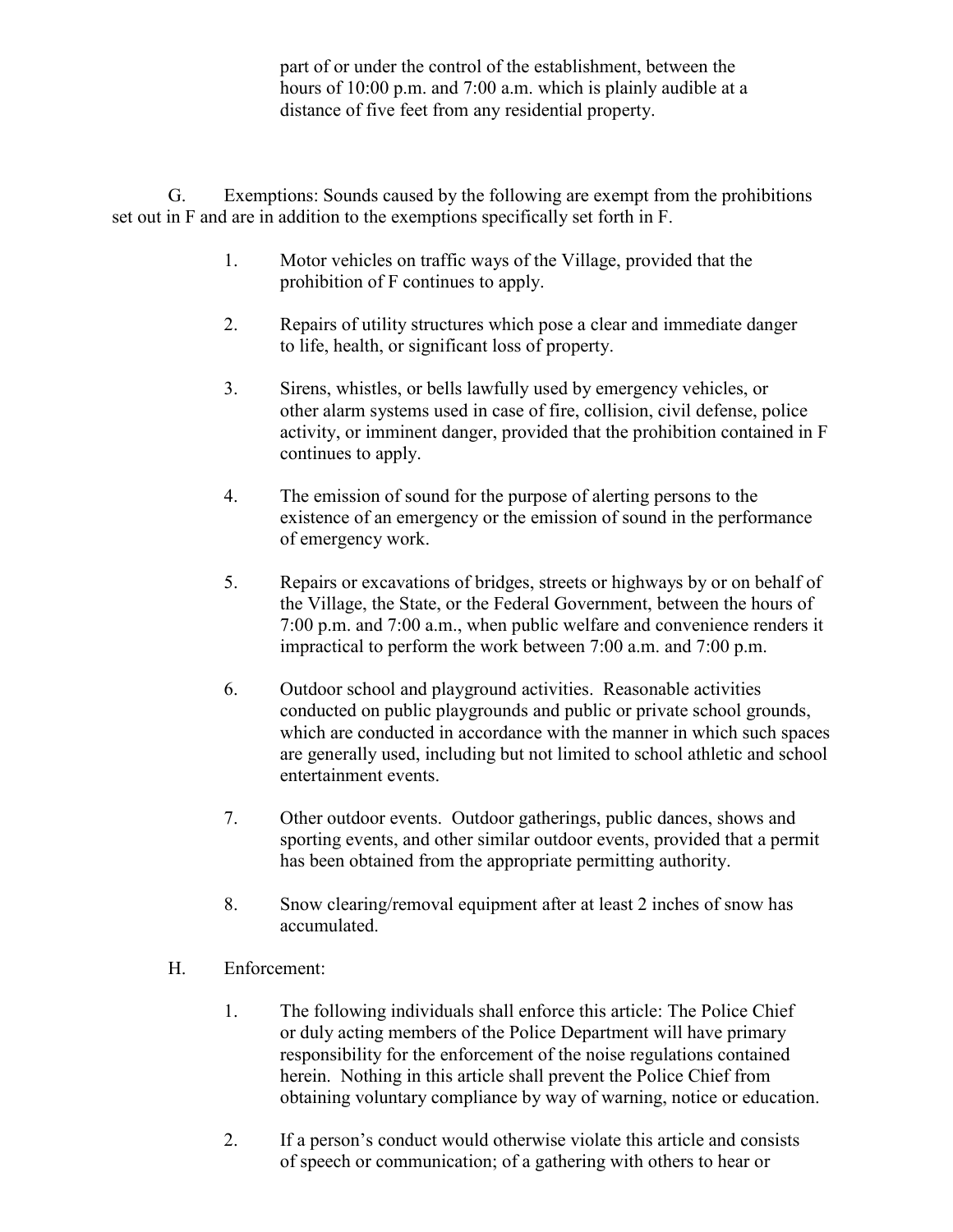observe speech or communication; or of a gathering with others to picket or otherwise express in a nonviolent manner a position on social, economic, political or religious questions; the person must be ordered to, and have the opportunity to, move, disperse, or otherwise remedy the violation prior to arrest or a citation being issued.

- I. Penalty:
	- 1. A person who violates a provision of this ordinance is guilty of a petty offense and is subject to a fine of \$100.00 for a first violation of this Ordinance; \$250.00 for a second violation that occurs in any twelve (12) month period; and, \$500.00 for any third violation.
	- 2. Each occurrence of a violation, or, in the case of continuous violations, each day a violation occurs or continues, constitutes a separate offense and may be punished separately.

J. Effect on Previous Legislation: A prosecution which is pending on the effective date of this article and which arose from a violation of an ordinance repealed by this article, or a prosecution which is started within one year after the effective date of this article arising from a violation of an ordinance repealed by this article, shall be tried and determined exactly as if the ordinance had not been repealed.

#### **§ 130.10 THEFT**

ILCS Ch. 720, Section 5/16-1 is adopted and incorporated in full as if fully set forth herein. Penalty, see § 130.99

#### **§ 130.11 THEFT OF LOST OR MISLAID PROPERTY**

ILCS Ch. 720, Section 5/16-2 is adopted and incorporated in full as if fully set forth herein.

Penalty, see § 130.99

## **§ 130.12 RESERVED**

#### **§ 130.13 FISHING REGULATIONS**

Purpose: It has been determined that the implementation of the regulations set forth in this section are in the best interest and general welfare of residents of the Village and, in particular, the residents of the subdivisions in which certain ponds located in subdivisions are built within the corporate boundaries of the Village of Huntley. Any person found to have committed a violation of this section shall be subject to any of the penalties set forth in § 130.99 (C) of this chapter.

A. All fishing in any pond owned by the Village of Huntley shall be catch-and-release only and no person shall be allowed to permanently remove any fish from any such pond. Any fish caught in any pond owned by the Village of Huntley shall be returned to the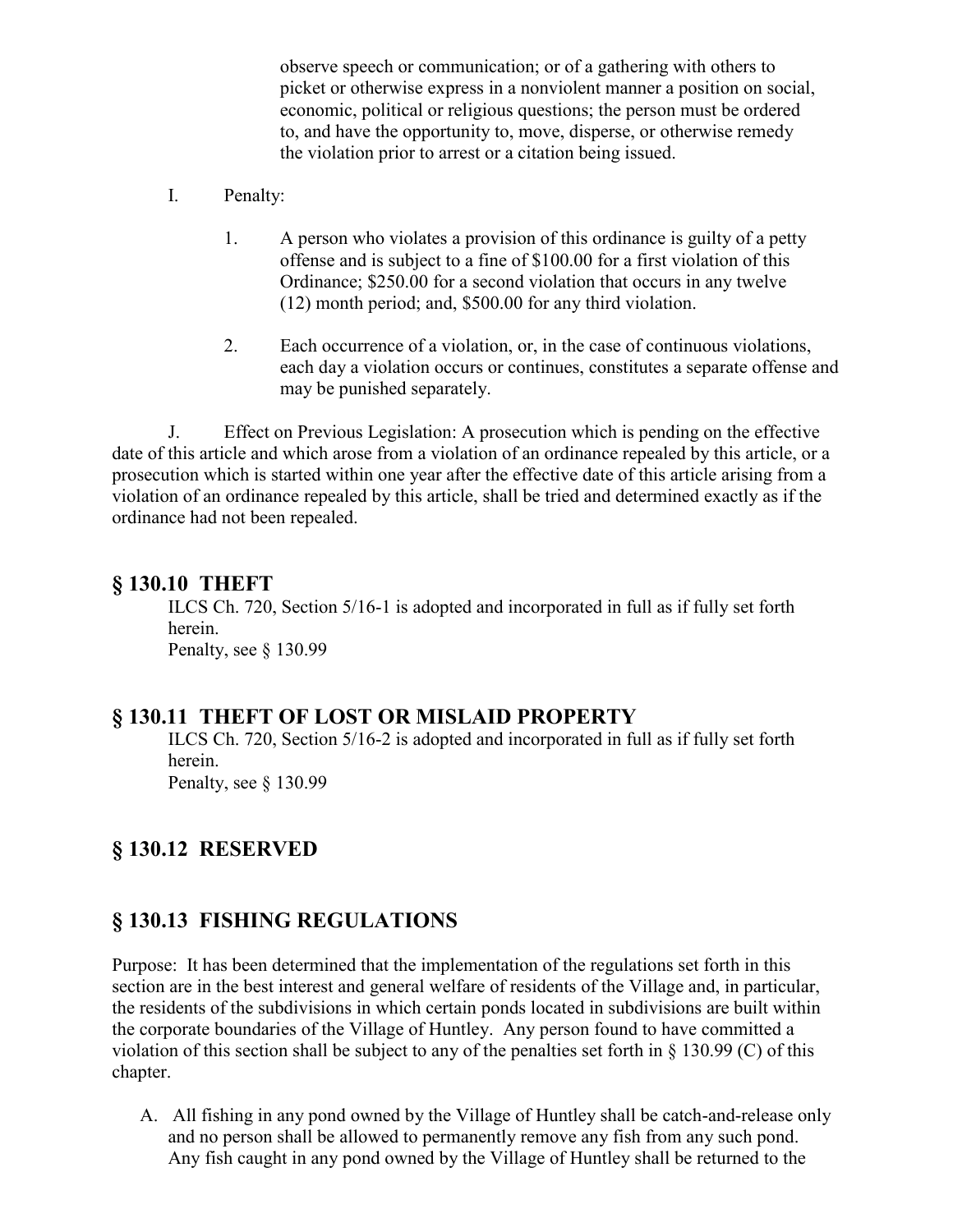pond immediately after being un-hooked. The party catching and releasing any such fish shall at all times act in a manner reasonably designed to minimize and prevent physical injury to such fish.

- B. No fish caught in any pond owned by the Village of Huntley may be kept in any bucket, keep net, cage or any other type of device that is designed to keep fish alive in a captive manner. The obligation set forth in section A to catch and release any fish caught in any Village owned pond means that the fish must be released without any artificial or manmade constraints. This Section (B) does not apply to minnows that are brought to the pond for purposes of bait.
- C. It shall be unlawful to utilize in any manner fish caught in the pond for live bait. This prohibition extends to blue gills, bass, cat fish and any other type of fish caught in the pond, including minnows.
- D. Nothing in this section is in any way intended to supersede any regulatory provisions adopted by any other governmental agency with authority over fish or aquatic life including, but not limited to, the provisions of the Illinois Fish and Aquatic Life Code. It is the intention of the Village of Huntley that such regulations be used in harmony with the provisions of this section.

## *OFFENSES AGAINST PUBLIC HEALTH AND SAFETY*

## **§ 130.20 CURFEW**

(A) Prohibition. It is unlawful for a person less than 17 years of age to be present at or upon any public assembly, building, place, street, or highway at the following times unless accompanied and supervised by a parent, legal guardian, or other responsible companion at least 18 years of age approved by a parent or legal guardian or unless engaged in a business or occupation which the laws of this state authorize a person less than 17 years of age to perform:

- (1) Between 12:01 a.m. and 6:00 a.m. Saturday;
- (2) Between 12:01 a.m. and 6:00 a.m. Sunday; and
- (3) Between 11:00 p.m. on Sunday to Thursday, inclusive, and 6:00a.m. on the following day.

(B) It is unlawful for a parent, legal guardian, or other person to knowingly permit a person in his custody or control to violate division (A).

#### **§ 130.21 PUBLIC POSSESSION OF TOBACCO BY MINORS**

Section 120.13 of the Huntley Village Code is incorporated in full in this Section § 130.21 as if fully set forth herein.

(A) It shall be unlawful for any person under 21 years of age to purchase any tobacco product or tobacco paraphernalia, or to misrepresent his or her age or identity for the purpose of purchasing any tobacco product or tobacco paraphernalia.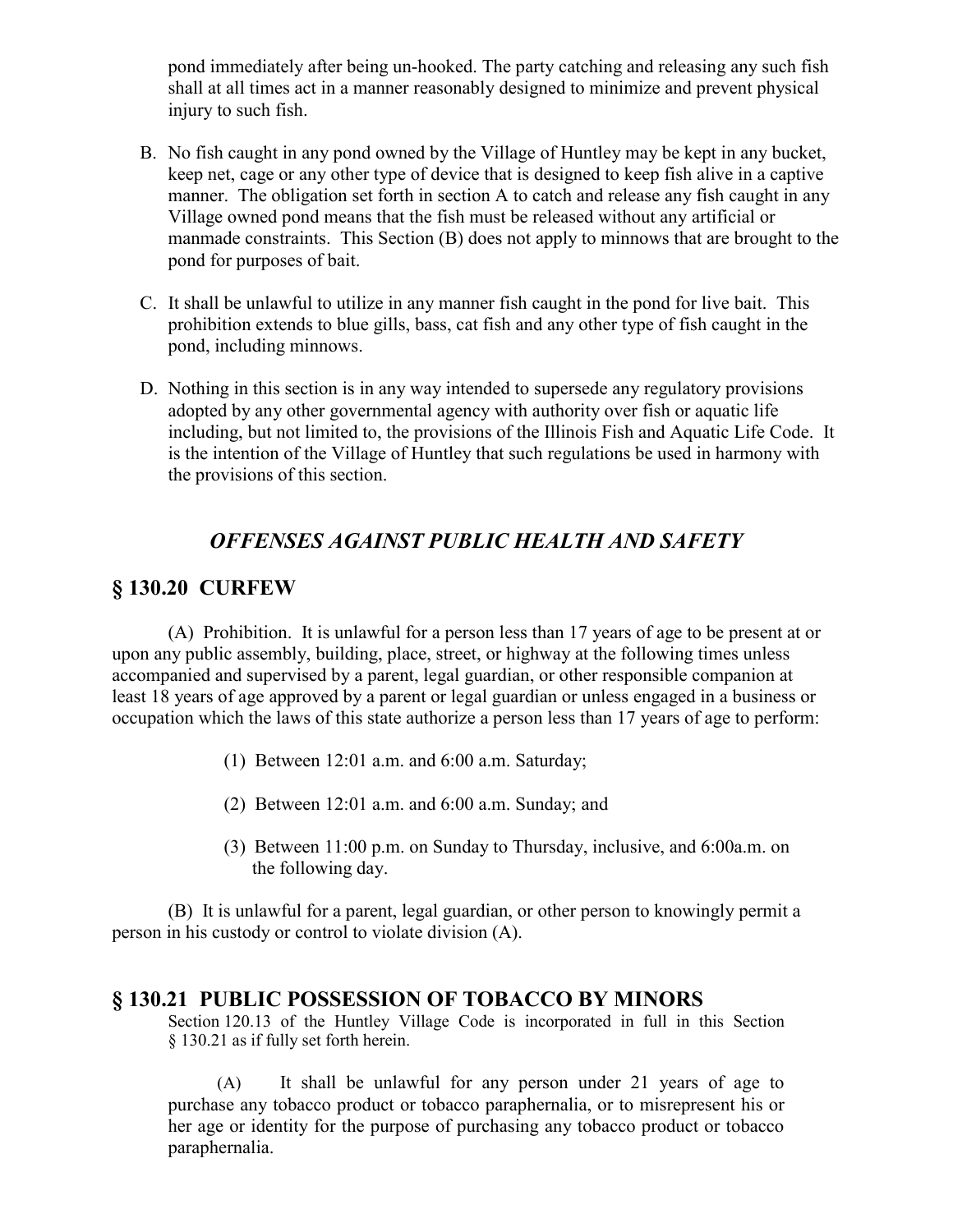(B) It shall be unlawful for any person under 18 years of age to possess or use any tobacco product or tobacco paraphernalia.

## **§ 130.22 CONSTRUCTION STARTING TIMES**

All construction activities within 1,000 feet of any residential structure shall be allowed only between the following hours:

| Monday through Friday | 7:00 a.m. $-8:00$ p.m.;     |
|-----------------------|-----------------------------|
| Saturday              | 8:00 a.m. $-7:00$ p.m.; and |
| Sunday or holidays    | 10:00 a.m. $-7:00$ p.m.     |

## **§ 130.23 FIREWORKS**

(A) Definition

For the purpose of this section, the following definitions shall apply unless the context clearly indicates or requires a different meaning.

*"FIREWORKS"* shall mean any explosive composition or any substance or combination of substances or article prepared for the purpose of producing a visible or audible effect of a temporary exhibitional nature by explosion, combustion, deflagration or detonation, and shall include blank cartridges, toy or replicated cannons, in which explosives are used, the type of balloons which require fire underneath to propel the same, firecrackers, torpedoes, skyrockets, bottle rockets, roman candles, bombs or other fireworks of like construction and any fireworks containing any explosive compound, or any tablets or other device containing any explosive substance, or containing combustible substances producing visual effects: provided, however, that the term "fireworks" shall not include snake or glow worm pellets, smoke devices, trick noisemakers known as "party poppers", "booby traps", "snappers" trick matches, cigarette loads and "auto burglar alarms"; sparklers, toy canes, toy pistols, toy guns, or other devices in which paper or plastic caps containing 25 hundredths grains or less of explosive compound are used.

- (B) Public Displays
	- a. Pyrotechnic displays and consumer firework displays shall be permitted in the Village of Huntley subject to the provisions of this chapter by persons properly licensed to display fireworks by the State of Illinois.
	- b. All pyrotechnic displays and consumer firework displays performed in the Village of Huntley shall be performed in compliance with the rules and regulations adopted by the Office of the State Fire Marshal and in accordance with the Pyrotechnic Distributor and Operating Licensing Act (225 ILCS 227) and the Fireworks Use Act (425 ILCS 35) including, but not limited to, the acquisition of a permit as required under one or both of said statutes.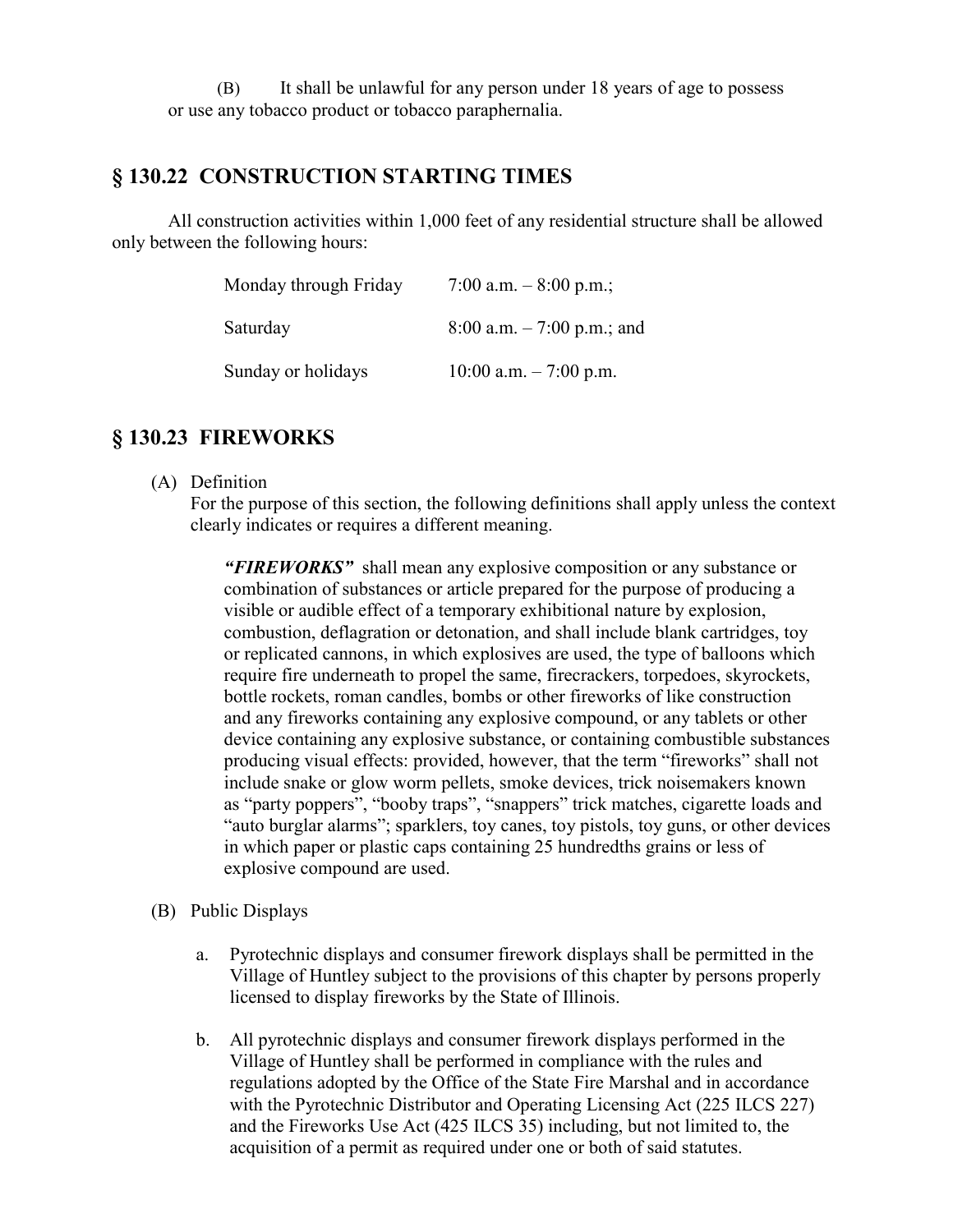- c. To the extent that the Huntley Fire Protection District adopts rules and regulations regarding pyrotechnic displays or consumer firework displays that are more stringent than the rules and regulations set forth in the statutes referenced in Section b) of this section, the rules and regulations of the Huntley Fire Protection District, as incorporated by reference herein, shall prevail unless otherwise indicated by the Village of Huntley.
- (C) Sale or Exploding of Fireworks Prohibited
	- a. Except as hereinafter provided it shall be unlawful for any person, firm, corporation, co-partnership, or corporate to knowingly possess, offer for sale, expose for sale, sell at retail or use or explode any fireworks, flame effects, or consumer fireworks.
	- b. The prohibition against fireworks contained in this section does not apply to supervised public displays of fireworks if the Village of Huntley has granted a permit.
- (D) Penalties
	- a. Any person, corporation, firm, or entity that violates or aids and abets in the violation of  $\S$ 130.23 shall be fined in accordance with  $\S$  130.99 (A).
	- b. In addition to any other penalty that may be applicable, any person, firm, copartnership, or corporate who violates any permit issued to conduct a pyrotechnic display or consumer firework display shall not be entitled to apply for a permit to conduct a pyrotechnic display or consumer firework display during the remainder of the year in which the violation occurred and during the ensuing calendar year.

# **§ 130.24 HAZARDOUS MATERIALS RESPONSE**

(A) Definitions

For the purpose of this Chapter, the following definitions shall apply unless the context clearly indicates or requires a different meaning.

*EMERGENCY ACTION* shall mean any action taken at or near the scene of a hazardous materials incident to prevent or minimize harm to human health, to property, or to the environment from the release of hazardous materials, including responding to fires or explosions which are caused by or arise from the hazardous materials incident.

*EMERGENCY RESPONSE AGENCY* shall mean the Village of Huntley (Village) and shall include any government agency(ies) or private entity(ies) whose assistance is requested and is supplied during an Emergency Action.

*HAZARDOUS MATERIAL* shall mean any substance(s) or material(s) defined or listed as a hazardous substance, pollutant, or contaminant in any applicable federal, state, or local laws or regulations or any substances or materials in a quantity or form which, in the determination of the Police Chief or his/her authorized designee, poses an imminent risk to the life, health, safety, or welfare of persons or property within the Village.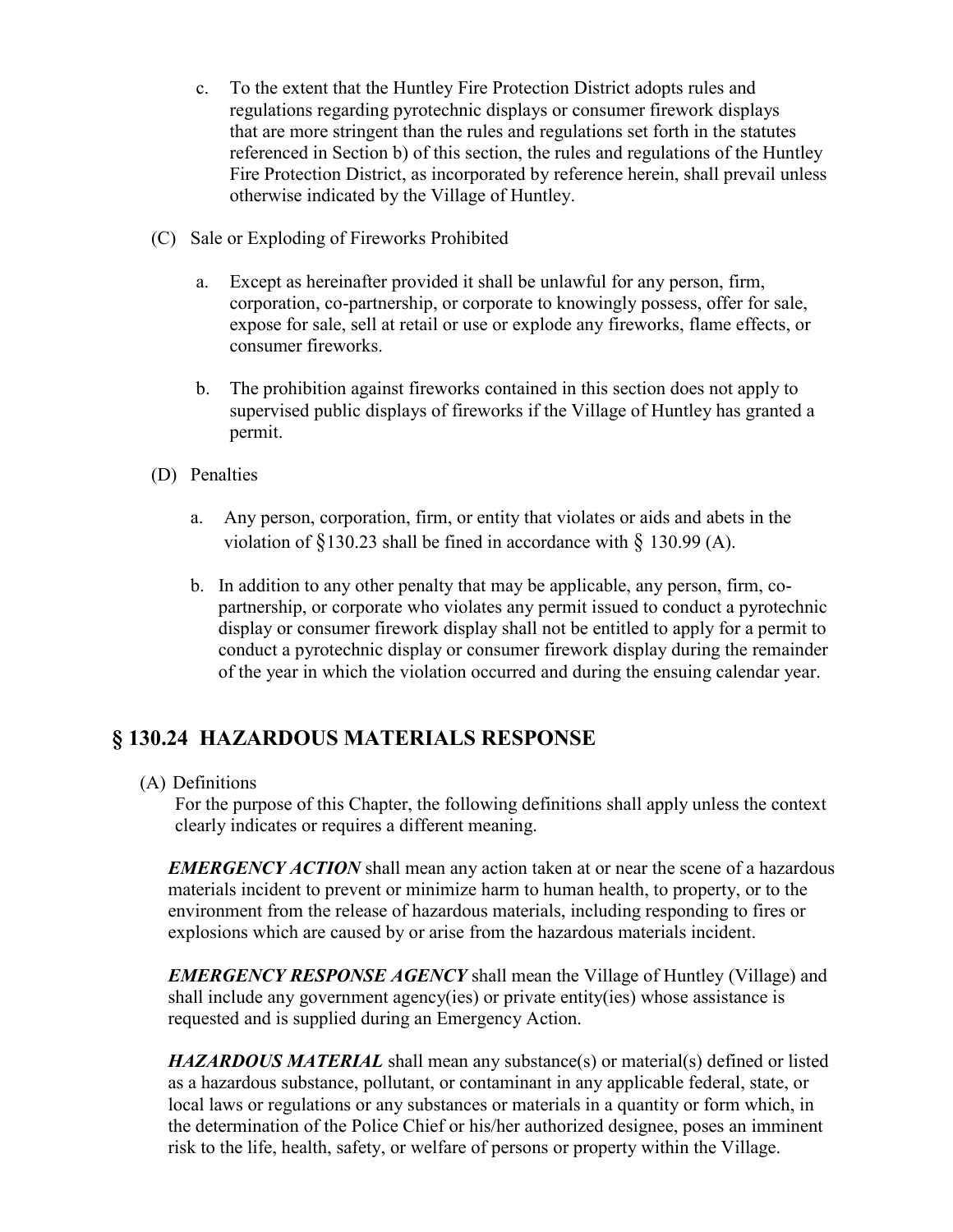*HAZARDOUS MATERIALS INCIDENT* shall mean an occurrence involving the potential or actual release of a hazardous material.

*PERSON* shall mean an individual, a corporation, a partnership, an unincorporated association or any unit of Federal, State or local government.

*COSTS* shall mean those necessary and reasonable costs incurred by the Village in connection with responding to, investigating, mitigating, abating, cleaning, and/or removing the release of a hazardous material. Such costs include, but are not limited to:

- 1. Disposable materials and supplies acquired, consumed, and expended as a result of the release.
- 2. Full cost recovery for compensation of Village employees for the time devoted specifically to the release.
- 3. Rental or leasing of equipment used specifically for the release.
- 4. Replacement costs for equipment that is contaminated beyond reuse or repair as a result of the release.
- 5. Decontamination of equipment contaminated during the release.
- 6. Other special technical services or resources specifically required as a result of the release.
- 7. Other special services specifically required as a result of the response (e.g., utilities, etc.)
- 8. Laboratory costs for purposes of analyzing samples taken during the release.
- 9. Costs associated with the services, supplies, and equipment procured for a specific evacuation.
- 10. An hourly labor charge for each employee responding and an hourly operations and maintenance charge for each vehicle responding. There shall be a minimum three (3) hour charge for each response.

The Village shall keep a detailed record of all costs associated with a release.

*RELEASE* shall mean any spilling, leaking, pumping, pouring, emitting, escaping, emptying, discharging, injecting, leaching, dumping or disposing of a hazardous material into or on any land, air, water, well, stream, sewer or pipe so that such hazardous material or any constituent thereof may enter the environment.

*REMEDIAL ACTION* shall mean any action consistent with permanent remedy taken instead of or in addition to removal actions in the event of a release or threatened release of a hazardous material into the environment, to prevent or minimize the release of hazardous materials so that they do not migrate to cause a substantial present or potential hazard to human health, property or the environment. The term includes, but is not limited to, such actions at the location of the release as storage, confinement, perimeter protection using dikes, trenches, or ditches, clay cover, neutralization, cleanup of released hazardous materials or contaminated materials, recycling or reuse, diversion, destruction, segregation of reactive wastes, repair or replacement of leaking containers, collection of leachate and runoff, onsite treatment or incineration, provision of alternate water supplies, and any monitoring reasonably required to assure that such actions protect the public health and welfare and the environment.

*REMOVAL* shall mean the cleanup or removal of released hazardous materials from the environment, such actions as may be necessary or appropriate to monitor, assess, and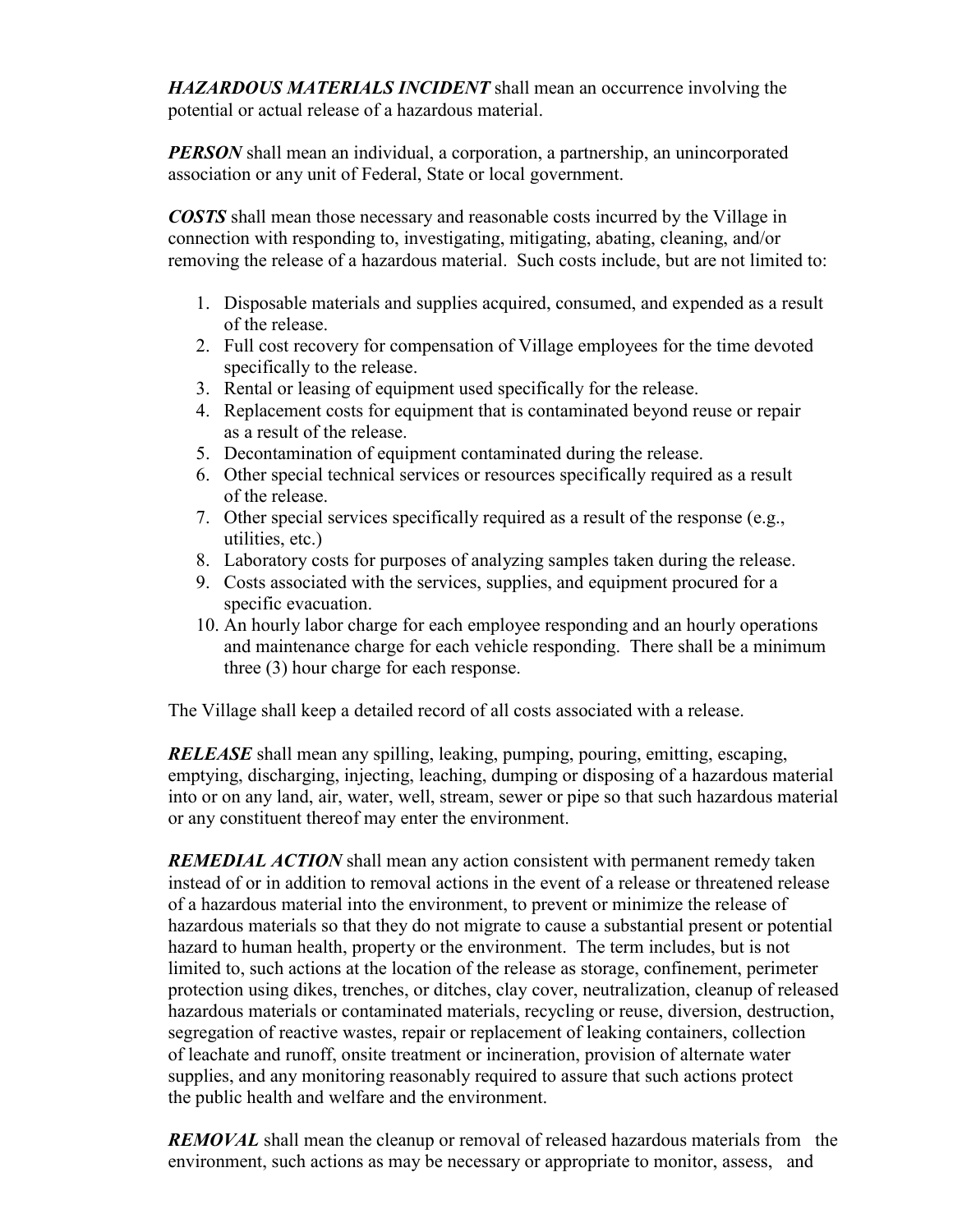evaluate the release or threat of release of hazardous materials, the disposal of removed material, or the taking of such action as may be necessary to prevent, minimize, or mitigate damage to the public health or welfare or the environment. The term includes, but is not limited to, security fencing, provision of alternative water supplies, and temporary evacuation of threatened individuals.

*RESPONSIBLE PARTY OR RESPONSIBLE PARTIES* shall mean a person or persons who:

- 1. Owns or has custody of hazardous material that is involved in an incident requiring emergency action by an emergency response agency.
- 2. Causes or substantially contributes to the cause of the incident.
- (B) Prohibited Acts

No person shall cause, threaten or allow the release of hazardous materials into the environment unless such release is in accordance with an appropriate permit granted by the Illinois Environmental Protection Agency or other State or Federal agency having primary jurisdiction over the release and such release is in such place and manner as will not create a substantial present or potential hazard to human health, property or the environment.

(C) Determination of Emergency Action

The Chief of Police or in his absence, his next in command, shall have the authority to determine whether an incident requires emergency action, and to use his judgment as to the nature and extent of the services to be provided by the Village within its capabilities, and whether to utilize other governmental agencies or private entities to provide emergency action.

(D) Liability for Costs

Notwithstanding any other provision or rule of law, the following persons shall be jointly and severally liable for all costs of removal and remedial action incurred by the Village as a result of a release or threatened release of a hazardous material:

The owner and operator of a facility or vessel from which there is a release or substantial threat of release of a hazardous material;

- 1. Any person who, at the time of disposal, transport, storage or treatment of a hazardous material, owned operated the facility or vessel used for such disposal, transport, treatment, or storage from which there was a release or substantial threat of a release of any such hazardous materials;
- 2. Any person who by contract, agreement, or otherwise has arranged with another party or entity for transport, storage, disposal or treatment of hazardous materials owned, controlled or possessed by such person at a facility owned or operated by another party or entity from which facility there is a release or substantial threat of a release of such hazardous materials;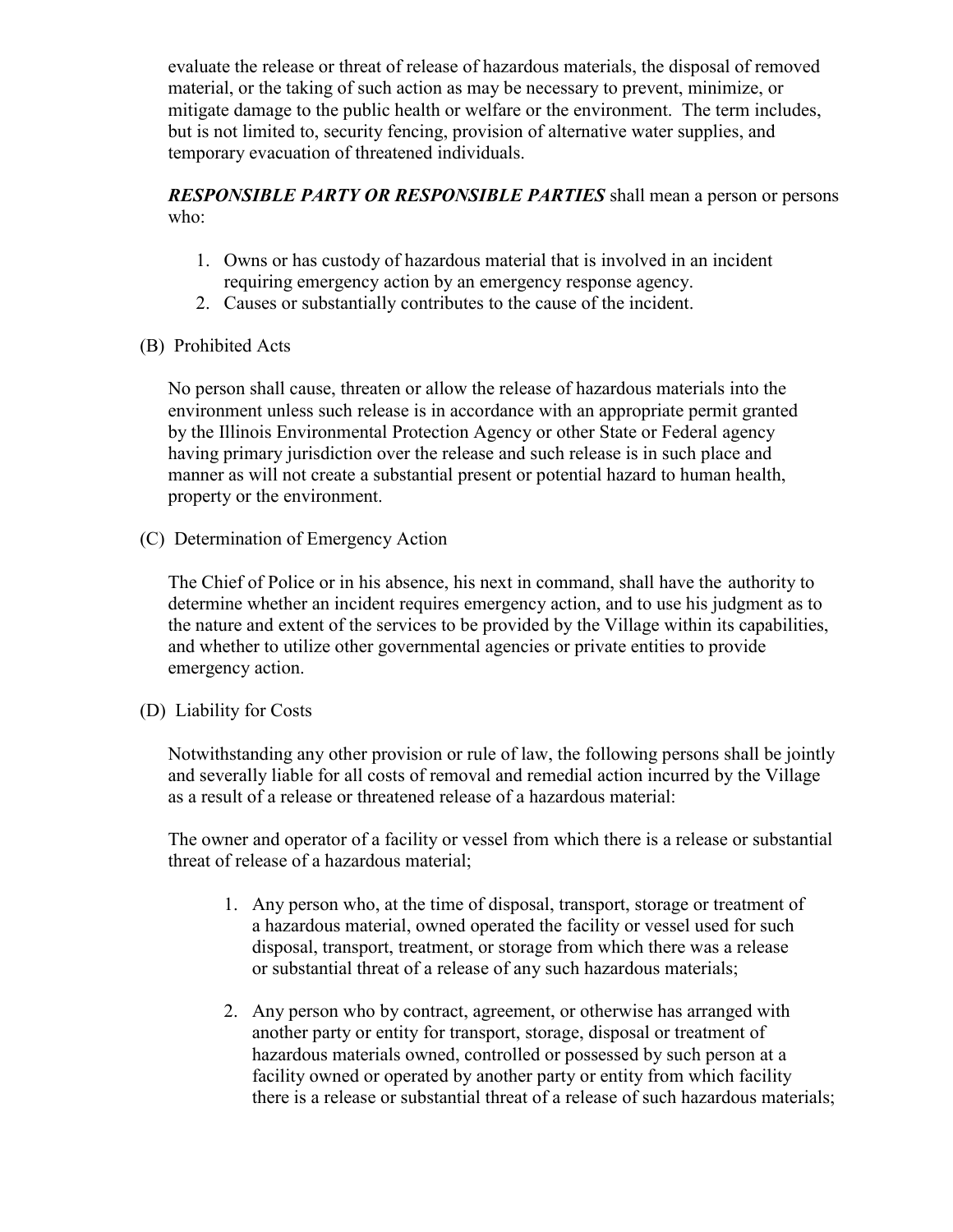- 3. Any person who accepts or accepted any hazardous materials for transport to disposal, storage or treatment facilities from which there is a release or a substantial threat of release of such hazardous materials.
- (E) Release in Accordance with Law

There shall be no liability under this Chapter for any release permitted by State or Federal law, but only to the extent that such release is made in accordance with applicable State and Federal law, regulations and permit requirements and the ordinances of the Village.

(F) Public Duty Immunity

There shall be no liability under this Chapter for damages as a result of any actions taken or omitted by the response authority, his agents and employees with respect to an incident creating a danger to public health, welfare or the environment as a result of any release or threatened release of a hazardous material including, but not limited to, actions taken or omitted in the course of rendering;

- 1. Remedial action or removal under this Chapter;
- 2. Care, assistance or advice in accordance with this Chapter;
- 3. Care, assistance or advice in accordance with the Illinois Emergency Services and Disaster Act of 1975 as amended;
- 4. Care, assistance or advice at the direction of the response authority;
- 5. Care, assistance or advice at the direction of an on-site coordinator appointed under said National Contingency Plan, the Illinois Emergency Services and Disaster Act, the Village's Emergency Service and Disaster Basic Plan or such other public health, safety or emergency agency exercising jurisdiction over the release or threatened release of a hazardous material.
- (G) Contractual Indemnification; Subrogation
	- 1. No conveyance, transfer, sale, indemnification, hold harmless, or similar agreement shall be effective to release the owner or operator of any facility or vessel or any person who may be liable for a release or threat of release under this Chapter from the liability imposed under this Chapter. Nothing in this Section shall bar any agreement to insure, hold harmless or indemnify a party to such agreement for any liability under this Chapter.
	- 2. Nothing in this Section, including the provisions of subsection A hereof, shall bar a cause of action that an owner or operator or any other person subject to liability under this Chapter, or a guarantor, has or would have, by reason of subrogation or otherwise against any person.
- (H) Costs and Penalties

Any person who is liable for the release or threatened release of a hazardous material who fails without sufficient cause to pay for or provide removal or remedial action upon or in accordance with a notice and request of the response authority, or in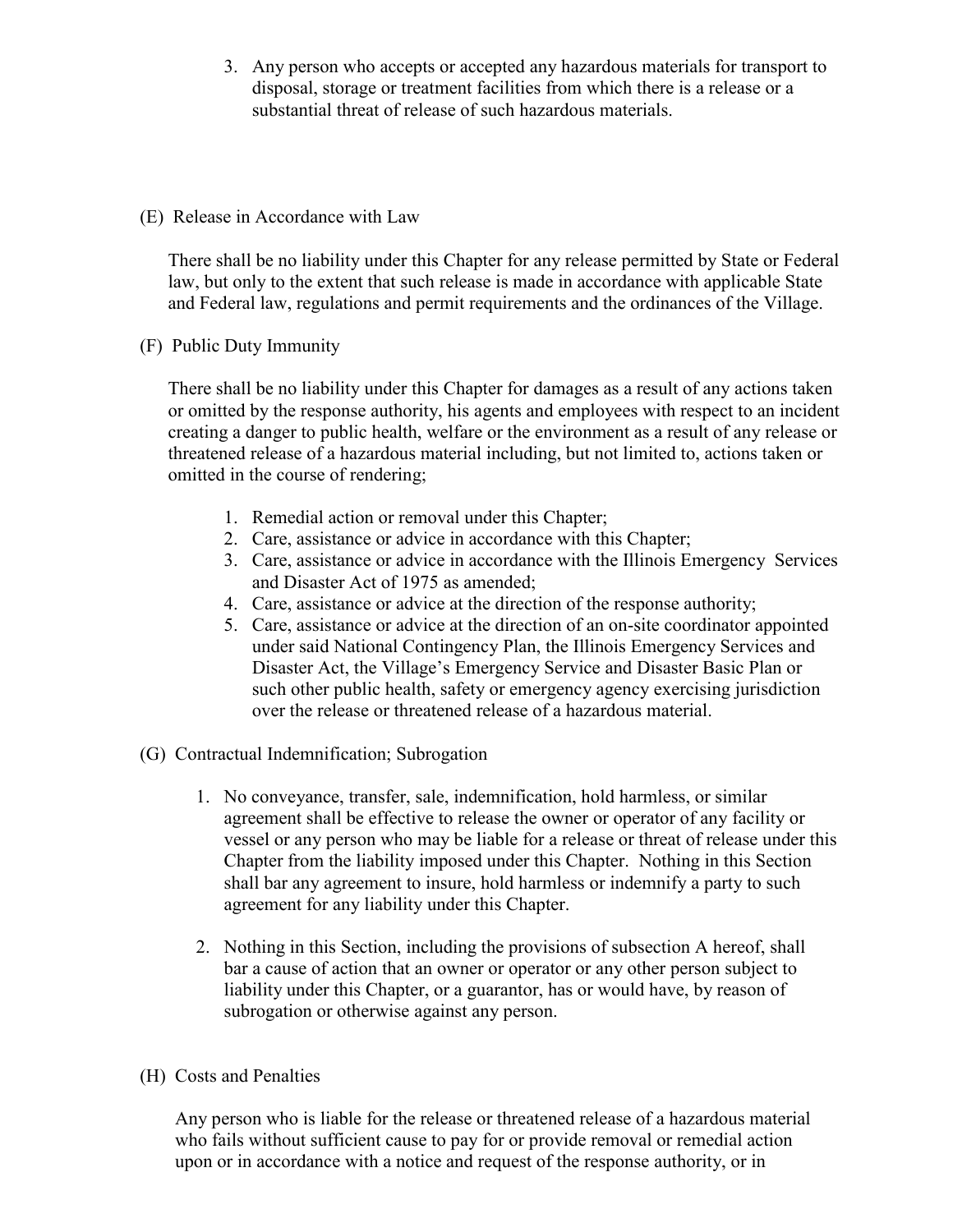accordance with any order of any court having jurisdiction of the matter, shall be liable to the Village for all costs incurred by the Village as a result of such failure to provide or take such removal and remedial action, together with the cost of any removal or remedial action taken by the Village in accordance with this Chapter. In addition, any such person shall be guilty of a violation of this Chapter and shall be fined not less than five hundred dollars (\$500.00) nor more than one thousand dollars (\$1,000.00) for each offense. A separate offense shall be deemed committed for each day on which a violation occurs or continues.

- (I) Notification of Reimbursement
	- 1. Within ninety (90) days after providing emergency action, the Village shall notify the responsible party or parties of the Village's claim for reimbursement and shall furnish an itemized listing of the costs incurred. Furnishing such itemized list shall be deemed a request for reimbursement.
	- 2. If the responsible party or parties, as the case may be, do not reimburse the Village within thirty (30) days after receipt of such claim for reimbursement, then the Village is authorized to file suit in the Circuit Court of McHenry County or in any other county where any responsible party resides to collect the amount due.
	- 3. The Village is authorized to file suit on its own behalf and in the behalf of any other governmental agencies or private entities who were requested to provide emergency action.
	- 4. Amounts due from the responsible party or parties shall bear interest at the rate of ten percent (10%) per annum from the date of the emergency action until paid.
	- 5. In addition to all other amounts to which it is entitled, the Village shall also be entitled to recover reasonable attorney fees and all costs incurred in enforcing its rights under this Chapter
- (J) Other Remedies

The remedies provided by this Chapter shall be in addition to any other remedies provided by law.

## **§ 130.25 POSSESSION OF DRUG PARAPHERNALIA**

ILCS Ch. 720, Section 600/3.5 are adopted and incorporated in full as if fully set forth herein.

Penalty, see § 130.99

# *OFFENSES AGAINST PUBLIC MORALS*

# **§ 130.30 OBSCENITY**

(A) Definition

For the purposes of this subchapter, the following definitions shall apply: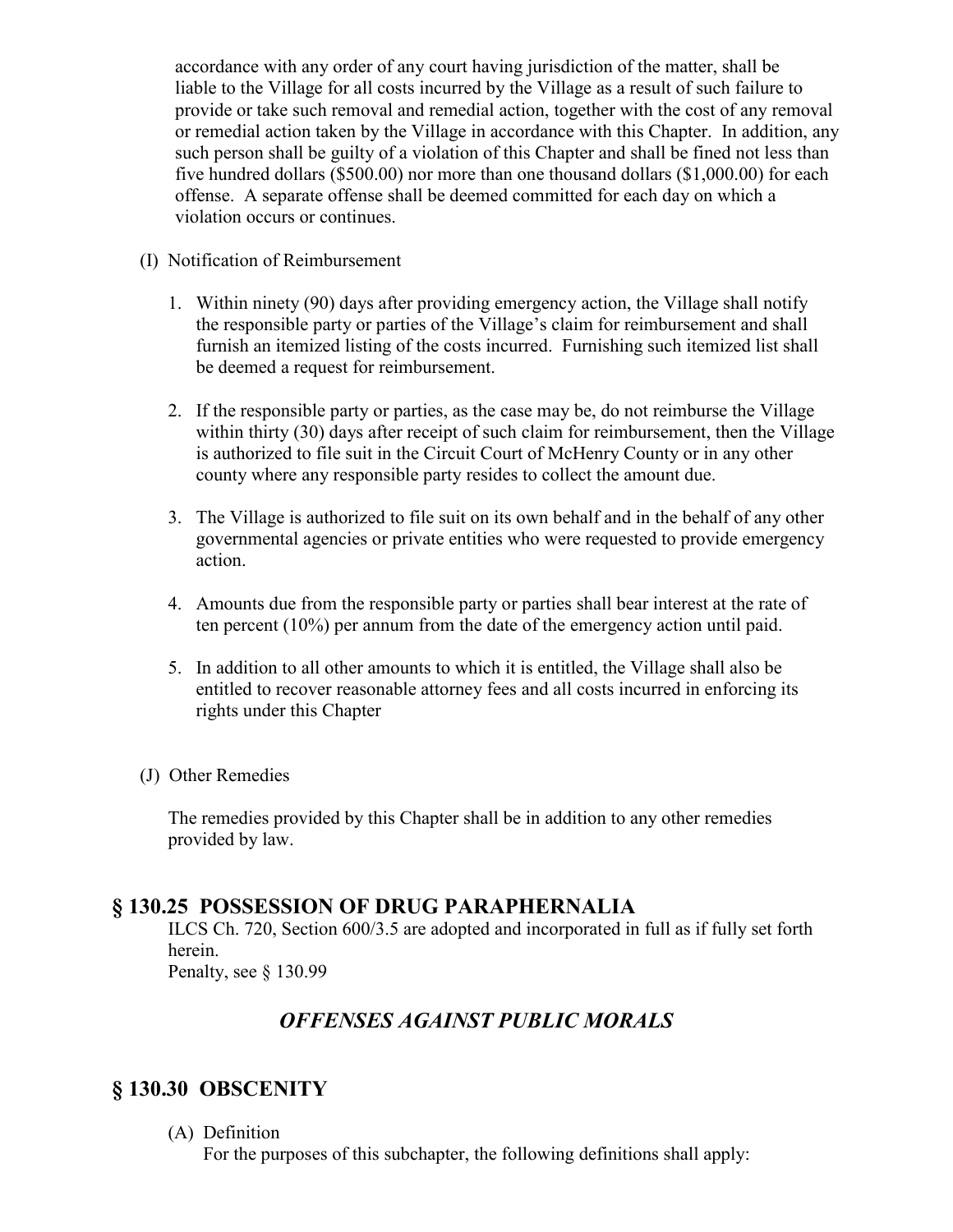*OBSCENE.* A thing is *OBSCENE* when the average person, applying contemporary community standards would find that:

(1) The work, taken as a whole appeals to the prurient interest, that is, a shameful or morbid interest in nudity, sex, or excretion and it goes beyond customary limits of candor in description or representation of such matters;

(2) The work contains patently offensive representations or descriptions of ultimate sexual acts, normal or perverted, actual or simulated or contains patently offensive representations or descriptions of masturbation, excretory functions, or lewd exhibitions of the genitals;

(3) The work, taken as a whole, lacks serious literacy, artistic, political, or scientific value; and

(4) A thing is obscene even though the obscenity is latent, as in the case of undeveloped photographs.

*PERSON.* Any individual, firm, partnership, association, or corporation. The use of the masculine gender shall include the feminine gender.

(B) Elements of the offense. A person commits obscenity when, with knowledge of the nature or content thereof, or recklessly failing to exercise reasonable inspection which would have disclosed the nature or contents thereof, he or she:

> (1) Sells, delivers, or provides, or offers or agrees to sell, deliver, or provide any obscene writing, picture, record, or other representation or embodiment of the obscene; or

(2) Presents or directs an obscene play, dance, or other performance or participates directly in that portion thereof which makes it obscene; or

(3) Publishes, exhibits, or otherwise makes available anything obscene; or

(4) Performs an obscene act or otherwise presents an obscene exhibition of his body for gain; or

(5) Creates, buys, or procures or possesses obscene matter or material with intent to disseminate it in violation of this section; or

(6) Advertises or otherwise promotes the sale of material represented or held out by him to be obscene, whether or not it is obscene.

(C) Interpretation of evidence.

(1) Obscenity shall be judged with reference to ordinary adults, except that it shall be judged with reference to children or other especially susceptible audiences if it appears from the character of the material or circumstances of its dissemination to be specially designed for or directed to such an audience.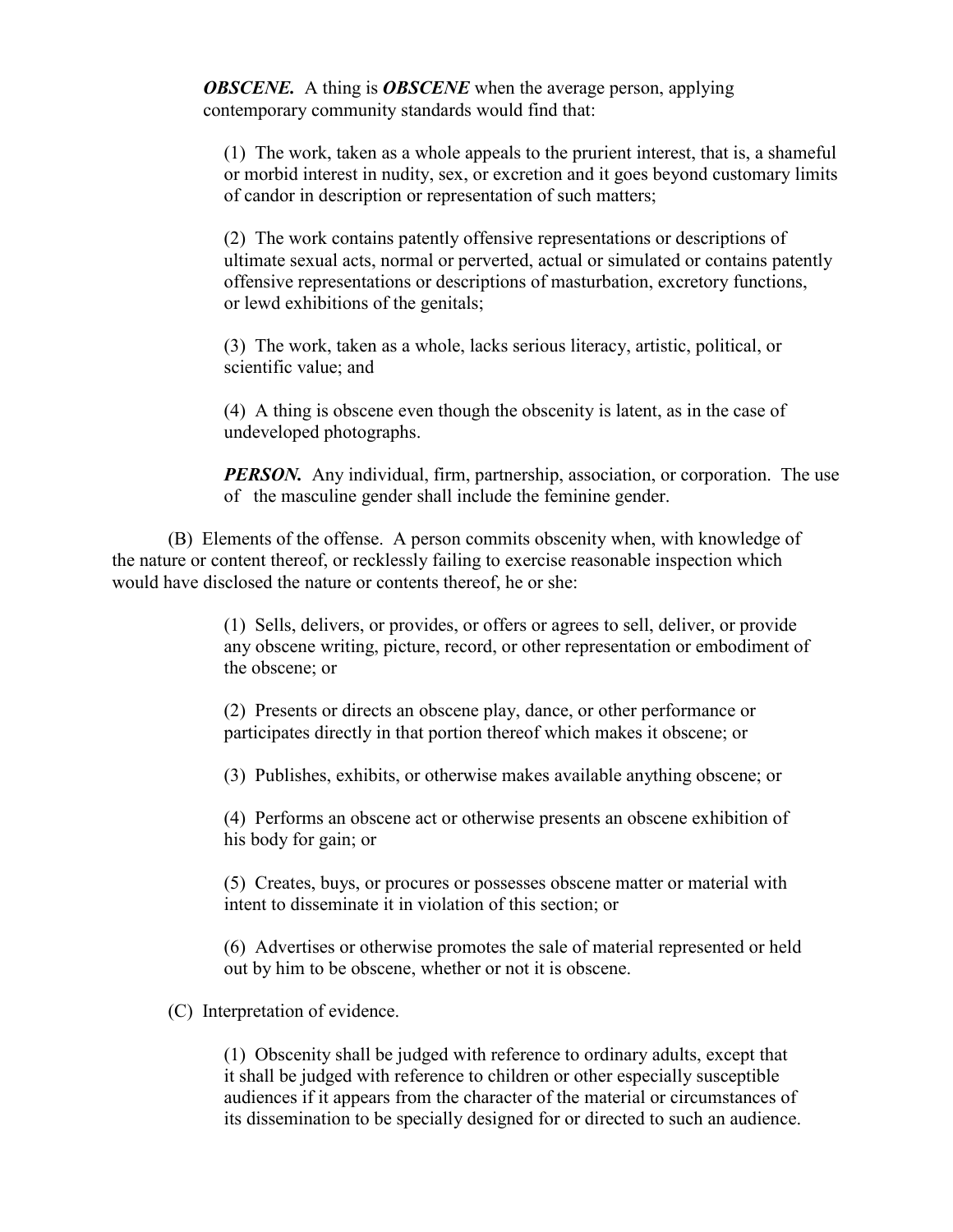(2) Where circumstances or production, presentation, sale, dissemination, distribution, or publicity indicate that material is being commercially exploited for the sake of its prurient appeal, such evidence is probative with respect to the nature of the matter and can justify the conclusion that the matter is utterly without redeeming social importance.

(3) In any prosecution for an offense under this section evidence shall be admissible to show:

> (a) The character of the audience for which the material was designed or to which it was directed;

(b) What the predominant appeal of the material would be for ordinary adults or a special audience, and what effect if any, it would probably have on the behavior or such people;

(c) The artistic, literacy, scientific, educational, or other merits of the material, or absence thereof;

(d) The degree, if any, of public acceptance of the material in this state;

(e) Appeal to the prurient interest, or absence thereof, in advertising or other promotion of the material; and

(f) Purpose of the author, creator, publisher, or disseminator.

(D) Prima facie evidence. The creation, purchase, procurement, or possession of a mold, engraved plate, or other embodiment or obscenity specially adapted for reproducing multiple copies, or the possession of more than three copies of obscene material shall be prima facie evidence of an intent to disseminate.

(E) Acts of agents or employees. Every act or omission of whatsoever nature constituting a violation of any of this section, by any officer, director, manager, or other agent or employee shall be deemed to be and held to be the act of the employer and the employer shall be punishable in the same manner as if the act or omission had been done or omitted by him personally.

(F) Affirmative defenses. It shall be an affirmative defense to obscenity that the dissemination:

> (1) Was not for gain and was made to personal associates other than children under 18 years of age; or

(2) Was to institutions or individuals having scientific or other special justification for possession of such material.

(G) Tie-in sales of obscene publications to distributors. Any person, firm, or corporation, or any agent, officer, or employee thereof engaged in the business of distributing books, magazines, periodicals, comic books, or other publications to a retail dealer, who shall refuse to furnish to any retail dealer such quantity of books, magazines, periodicals, comic books, or other publications as the retail dealer normally sells because the retail dealer refuses to sell, or offer for sale, any books, magazines, periodicals, comic books, or other publications